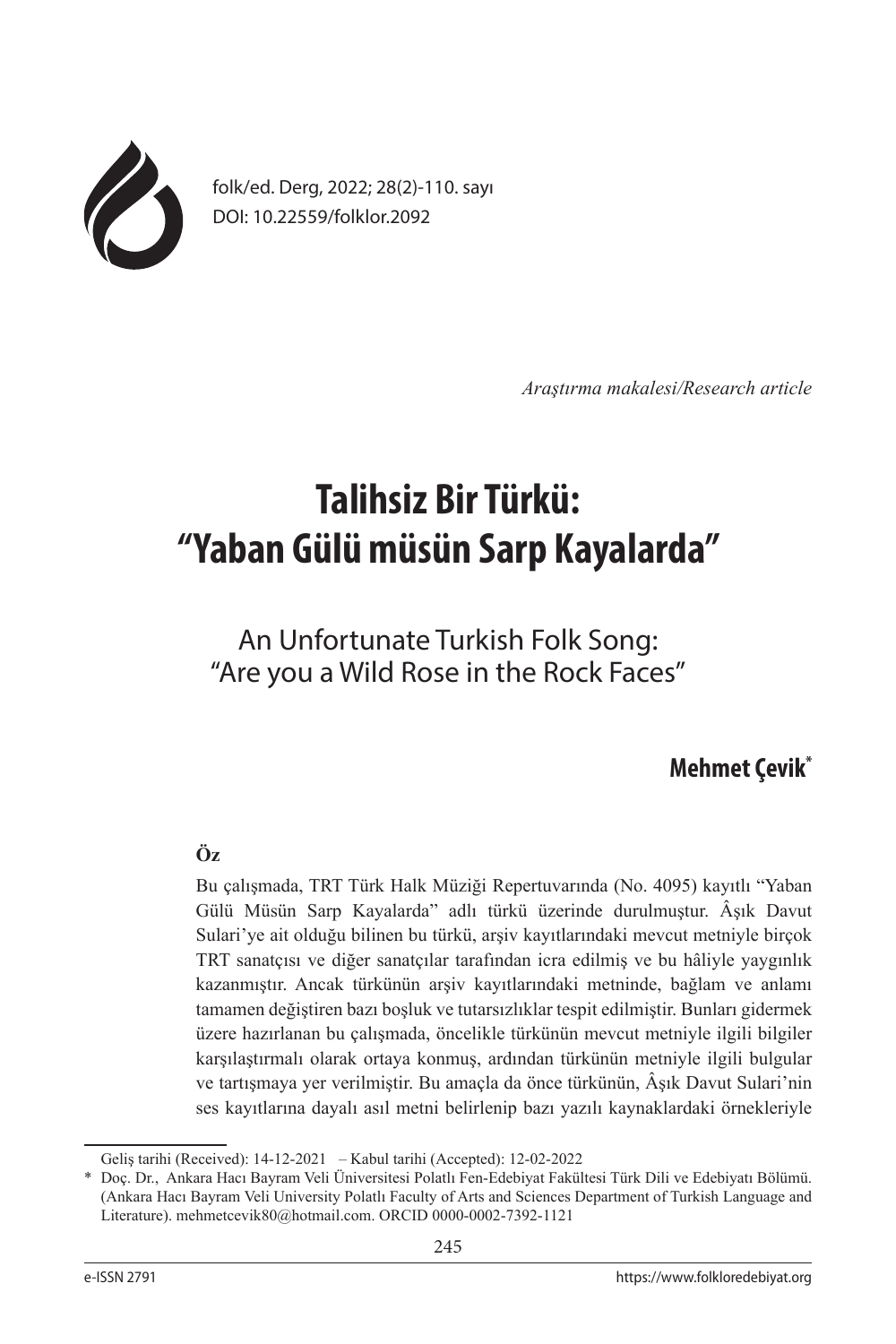karşılaştırılmış, ardından da âşığın yaşam öyküsüne dair bazı ayrıntıları içeren sekiz maddelik bir veri seti oluşturulmuştur. Böylece ortaya çıkan metin, oluşturulan veri setinin de ışığında nitel içerik çözümlemesi ve söylem çözümlemesi yöntemleri esas alınarak çözümlenmeye çalışılmıştır. Diğer taraftan türkünün bestesinin, Âşık Mahzuni Şerif tarafından Çankaya adlı türküsünde kendi bestesi olarak kullanıldığı da tespit edilmiştir. Tüm bunlar, çalışmanın başlığında da ifade edildiği üzere söz konusu türkünün "talihsiz bir türkü" şeklinde nitelendirilmesine neden olmuştur.

**Anahtar sözcükler:** *Âşık Davut Sulari, türkü, TRT repertuvarı, içerik analizi, söylem analizi*

## **Abstract**

This study aims to examine the folk song titled "*Yaban Gülü Müsün Sarp Kayalarda*" recorded in the TRT (Turkish Radio and Television Corporation) Turkish Folk Music Repertoire (No. 4095). This folk song, which was originally written and composed by Ashik Davut Sulari, has been performed by many TRT artists and others using the text in the archive records and has become widespread as such. However, some gaps and inconsistencies have been identified in the archival text of the folk song, which completely change the context and meaning. To rectify these gaps, texts of the folk song were examined comparatively. First, the original text of the folk song was determined based on Ashik Davut Sulari's recordings and then compared with examples in the written sources. Next, an eight-item data set containing details about his life story was created. The resulting text was analyzed using qualitative content and discourse analysis methods. Moreover, it was also determined that the composition of the folk song titled "Çankaya" was copied by Ashik Mahzuni Şerif who claimed it as his own. All these factors, as stated in the title of the study, have led the aforementioned folk song to be described as an "unfortunate song".

**Keywords:** *Ashik Davut Sulari, Turkish folk song, TRT repertoire, content analysis, discourse analysis*

## **Extended summary**

**Background**: Each collected and recorded text of oral literature products creates a variant of that product. In normal conditions, each variant of a product is valuable, and it is hardly appropriate from a folkloristic point of view to assert that one of them is "true" and the others are "false". However, if there is a written, audio or video recording belonging to the source person who created the product in question, and the existing texts do not match this recording, it may be necessary to discuss the "original text". Especially if the recordings of the actual text, which can be called "incorrect", completely change the context and meaning of the text, it is necessary to determine the original of the text put forward by the source person and work on it. Within this framework, it has been determined that while compilled the folk song "*Yaban Gülü Müsün Sarp Kayalarda*" by Ashik Davut Sulari was recorded with some significant differences from the text produced and performed by ashik. In addition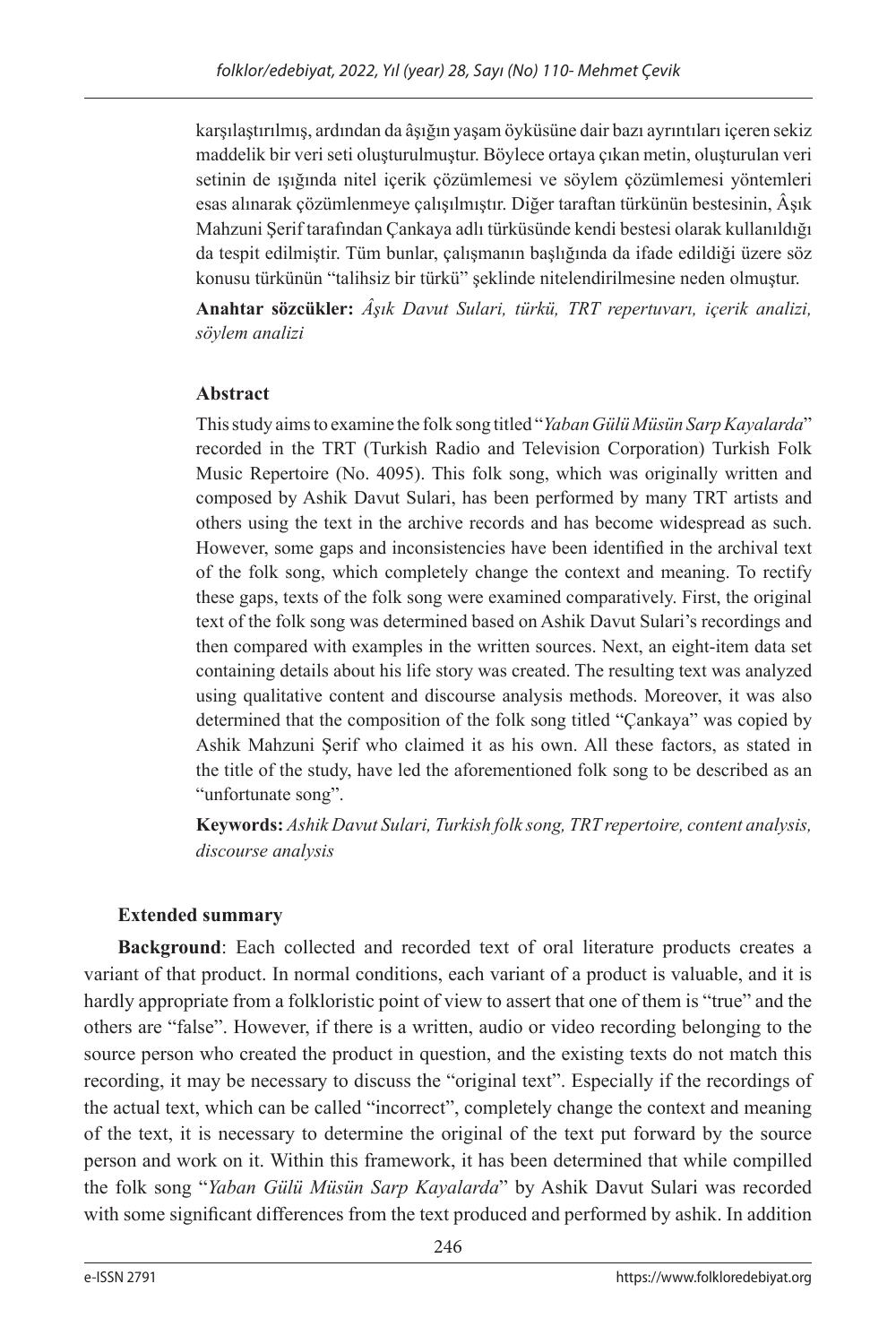to this problem about the text of the folk song in question, it was also determined that the composition of this folk song was used by another ashik as his own composition. Because of all these, the folk song in question has been considered as an "unfortunate folk song" in our study. In the study, the original text of this folk song was determined, this text was compared with the faulty texts, and the original text was analyzed.

**Research Purpose:** This research aims to identify the mistakes in the text in existing records of the Turkish folk song "*Yaban Gülü Müsün Sarp Kayalarda*" by Ashik Davut Sulari and to reveal and analyze the correct text. Because, some gaps and inconsistencies that completely changed the context and meaning have been identified in the text of the song recorded in the TRT Turkish Folk Music Repertory (No. 4095). Inaccuracies in the text are significant, because this text serves as a reference for many other sources and performers. In this study, which was prepared to eliminate these gaps and inconsistencies, first of all, the information about the existing text of the folk song was revealed comparatively. Then, the findings and discussion about the text of the folk song were given. Therefore, this study aims to contribute to the correction of archival records by identifying and analyzing the original text of the aforementioned folk song by Ashik Davut Sulari.

**Methodology:** In this study, "qualitative content analysis" and "discourse analysis" methods have been determined as the basic research methods, both to identify original text performed by the owner of the folk song, Ashik Davut Sulari, and to reveal the context in which the folk song was created and its meaning. On the other hand, the "artist-work relationship" pointed out by Expressionism has also been considered as a secondary method. For this reason, a data set has been created by collecting some details about the life story of the ashik in question and analyzing has been done largely through this data set. This eightitem data set contains sufficient information in terms of clarifying the original text of the folk song, analyzing this text, and revealing its context and meaning. This information also proves that the text we have put forward in the study is the original text of the folk song in question.

**Findings:** In this study, a number of findings have been reached about the text and music of the folk song in question. However, the study focused more on the text of the folk song. In fact, the main finding about the music is that the composition of the folk song in question was used by Ashik Mahzuni Şerif in the folk song named "Çankaya" as if it were his own composition. Findings about the text, on the other hand, show the mistakes in the existing texts that completely change the context and meaning of the folk song, and reveal the original text of the owner of the folk song.

**Conclusions:** The text of the folk song "*Yaban Gülü müsün Sarp Kayalarda*" by Ashik Davut Sulari is quoted with various changes in TRT records and some sources that seem to be based on this record. Some of these changes are about the stylistic features of the text, and although they are of a nature to cause false opinions about the poet's bardship, they are not at a level to cause problems in terms of context and meaning. However, a change made on the text completely changes the context and meaning of the text. This change is the use of the expression "Elin oğlu (an extraneous man)" instead of "Elin kızı (an extraneous girl)" in the third verse of the second quatrain. This change, that is, saying "elin oğlu" instead of "elin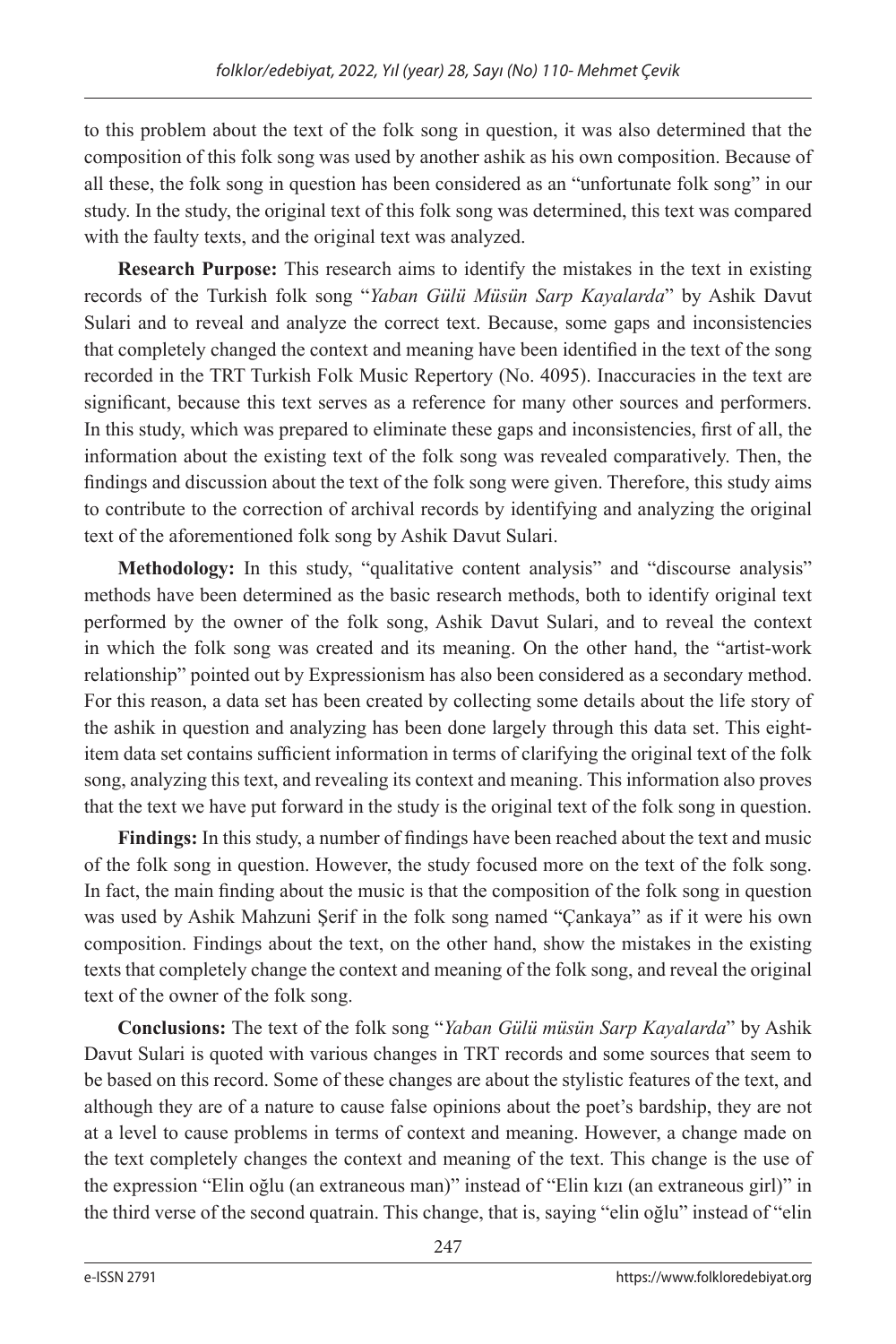kızı", firstly changed the addressee of the text and then took the meaning of the whole text to a completely different dimension. According to the existing text, the song is a folk song of reproach to a "woman" who did not respond to the ashik's love but later regretted it and was left alone. In fact, instead of "elin oğlu" here, the expression "elin kızı" should be considered, as in the ashik's own performances. In that case, the addressee of the text becomes a "man" and that person is the ashik himself.

In this study, first of all, various details about the ashik's life, which were brought together as a "data set", were taken into account. Simultaneously, the findings obtained by qualitative content analysis and discourse analysis methods were taken into consideration. All of this shows that in the folk song in question, Davut Sulari is addressing himself, not a woman. Therefore, it is clearly seen that this text is in the nature of ashik's poem of regret, in other words, it means self-criticism.

The change of a word in the text of the folk song has led to a great semantic transformation. There have been other word and expression changes depending on this new meaning. For this reason, the folk song in question has been described as an "unfortunate folk song" in this study. In addition, the composition of the folk song by David Sulari was used by Ashik Mahzuni Şerif in his folk song named Çankaya as if it were his own composition. This point also supported the idea of describing the folk song in question as an "unfortunate folk song". However, this inaccuracy about the composition must have been noticed over time. Because MESAM (Turkish Musical Work Owners Professional Association), which is a registration institution for musical works and copyrights in Turkey, has changed the information about this folk song. In other words, a correction has been made about the songwriter and composer of Mahzuni's folk song named Çankaya. The lyrics and composition of this folk song seem to belong to Mahzuni Şerif first. However, after that, a new recording was opened for the same folk song, and the name "Davut Ağbaba", that is, Davut Sulari, was added to the "composer" part. Thus, the inaccuracy in question has been corrected even a little bit. This awareness of MESAM about the owner of the composition is very valuable. However, the same awareness should also be shown by TRT for the text of the folk song as part of the archive renovation work. Thus, it can be easily said that the ambiguity about the folk song can be eliminated.

## **Giriş**

Tüm halk edebiyatı ürünlerinde olduğu gibi türkülerin de metinlerinde zamanla değişikliklerin olması, sözlü kültür ortamının doğası gereğidir ve "varyantlaşma" denen olguya işaret eden bu süreç tamamen normaldir. Bu nedenle halk edebiyatı ürünlerinin herhangi bir varyantı ya da şekli için "Doğrusu budur." dayatmasında bulunmak genellikle pek de yerinde bir yaklaşım olarak değerlendirilmez. Ancak bir ürün, sözlü ortamdan derlenip yazılı ortamda kayıt altına alındığında metin olarak büyük oranda sabitleşir ve -doğrusuyla yanlışıyla- bu sabitleşmiş metin, "asıl metin" muamelesi görme noktasına gelir. Böylece kusurlu ya da hatalı denebilecek bir metnin, gerçek metnin önüne geçmesi ihtimali ortaya çıkar. Bu çerçevede Âşık Davut Sulari'ye ait *Yaban Gülü müsün Sarp Kayalarda* adlı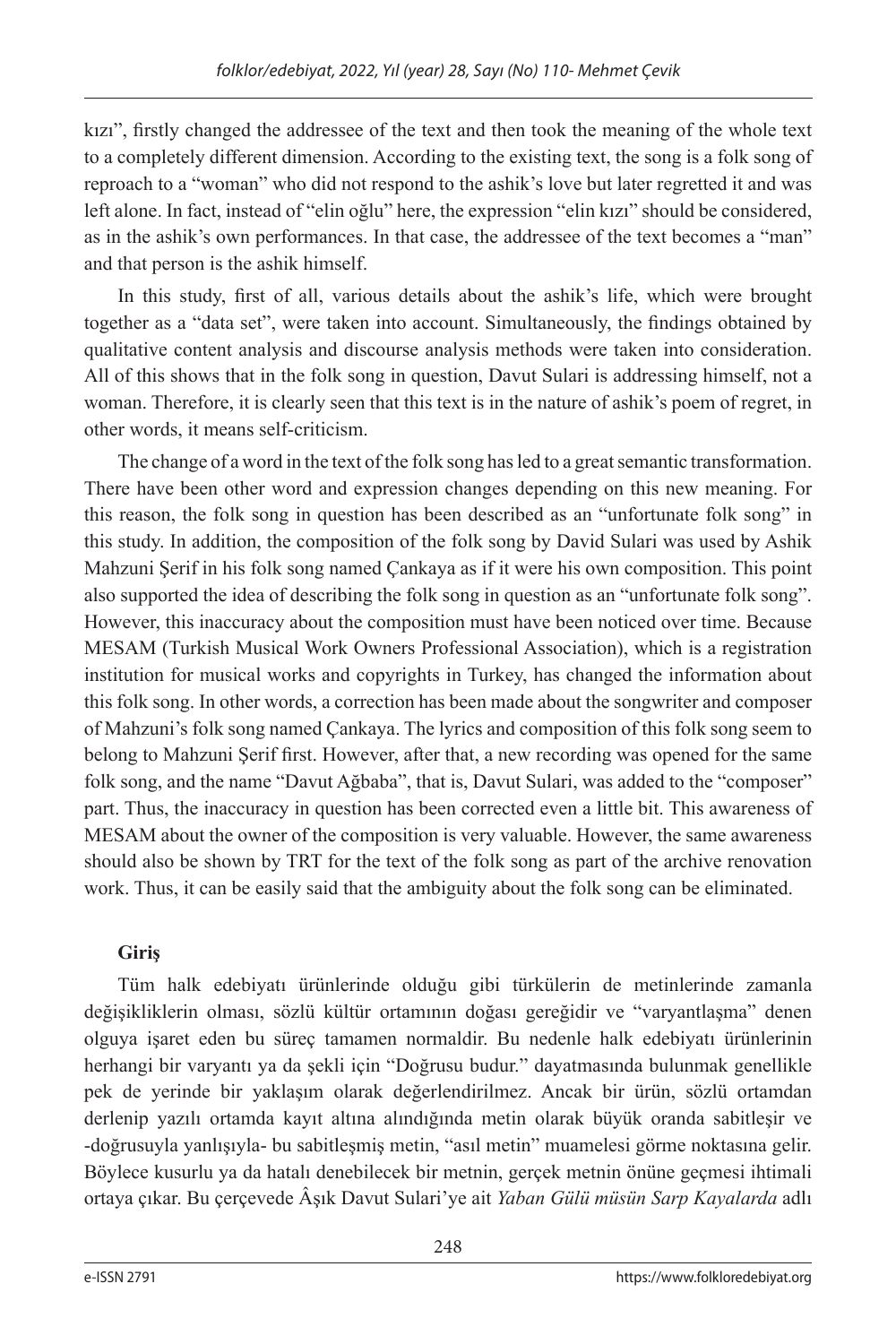türkünün metni, TRT repertuvarındaki derleme belgelerinde, türkünün bağlam ve anlamını tamamen değiştirecek düzeyde önemli hatalarla kayıtlıdır. TRT kayıtlarındaki bu metni bir varyant olarak değerlendirmek yerine "hatalı metin" olarak nitelendirebiliyoruz; çünkü birincisi, türkünün yaratıcısı olan Âşık Davut Sulari'nin bu türküyü icra ettiği ses ve görüntü kayıtları mevcuttur; ikincisi de türkünün TRT repertuvarındaki kayıtlarda derlenme tarihi 1997 olarak görünmektedir. Davut Sulari ise 1985 yılında ölmüştür. Bu, söz konusu türkünün, kaynak kişi olarak kayıtlı Davut Sulari'nin yüz yüze bir icrasından değil; bir ses kaydından derlendiği anlamına gelir ki TRT repertuvarında yer alan birçok türkünün (örneğin URL-1 ve URL-2) derleme fişindeki "Plaktan yazıldı." ifadesiyle gayet normal olan bu duruma işaret edilir. Dolayısıyla Sulari'nin söz konusu türküsü de, âşığın plak ya da kaset ortamındaki ses kaydından derlenmiş olmalıdır. Bu iki gerekçeden hareketle, mevcut ses kayıtlarıyla örtüşmediği ve anlamla ilgili büyük farklılıklar içerdiği için de TRT kayıtlarındaki metnin "hatalı metin" olarak nitelendirilmesi yanlış olmayacaktır.

Türkü konusunda önemli bir resmî kurum olan TRT'nin kayıtlarında, söz konusu türkünün böylesi ciddi hatalarla kaydedilip bugüne kadar muhafaza edilmiş olması, bu hatalı metnin bir bakıma tescillenmiş ya da onaylanmış olduğu anlamına gelmektedir. Böylece başta TRT sanatçıları olmak üzere birçok müzisyenin, söz konusu türküyü icra ederken bu hatalı metni esas aldıkları görülmektedir. Diğer taraftan türkü metinlerine yer veren birçok internet sitesinin de (örneğin URL-3, URL-4 ve URL-5), kaynak belirtilmemiş olsa bile, TRT kayıtlarının esas alındığı anlaşılan bu hatalı metni aktardığı görülmektedir.

Herhangi bir türkünün metninde meydana gelen değişmeler, sebep ve sonuçlarıyla birlikte, başlı başına bir araştırma konusu olabilecek niteliktedir. Ancak özellikle, var olduğu düşünülen değişmelerin, metindeki bağlam ve anlamı tamamen dönüştürüp başkalaştırdığı tespit edilebiliyorsa, sonradan yüklenen bu yeni bağlam ve anlam da değerli olmakla birlikte, metnin yaratılmasına vesile olan temel motivasyonu, onun üzerinden de metnin aslında nasıl olduğunu/olması gerektiğini ve ne anlattığını bulmaya çalışmak önemli bir mesai hâline gelmektedir. Bu çerçevede Âşık Davut Sulari'ye ait *Yaban Gülü müsün Sarp Kayalarda* türküsünün de derlenme sürecinde, âşığın ürettiği ve icra ettiği metinden birtakım önemli farklılıklarla kayıt altına alınmış olduğunun görülmesi, bu çalışmanın hareket noktasını oluşturmuştur. Söz konusu değişmelerin, metnin bağlam ve anlamını tamamen değiştirdiğinin tespit edilmesinden hareketle, bu türküyle ilgili olarak "talihsiz bir türkü" nitelemesi yapılabileceği düşünülmüştür. Ardından da türkünün Davut Sulari'ye ait ezgisinin/bestesinin daha sonra Âşık Mahzuni Şerif tarafından Çankaya adlı türküsünde kendi bestesi olarak kullanıldığının tespit edilmiş olması, türküyü "talihsiz bir türkü" olarak nitelendirme düşüncemizi pekiştirmiş ve çalışmanın başlığında da bu ifadeye yer verilmiştir. Dolayısıyla bu çalışma, aslında Davut Sulari'ye ait söz konusu türkünün metninde meydana gelen değişmelere odaklanmakta, böylece türkünün asıl metnini tespit edip yaratıldığı bağlam ve anlamın çözümlemesini yapmaya çalışmakta; diğer taraftan da türkünün bestesinin Âşık Mahzuni Şerif'e ait Çankaya türküsünün bestesiyle var olduğunu tespit ettiğimiz ilişkisine dikkat çekmeyi amaçlamaktadır.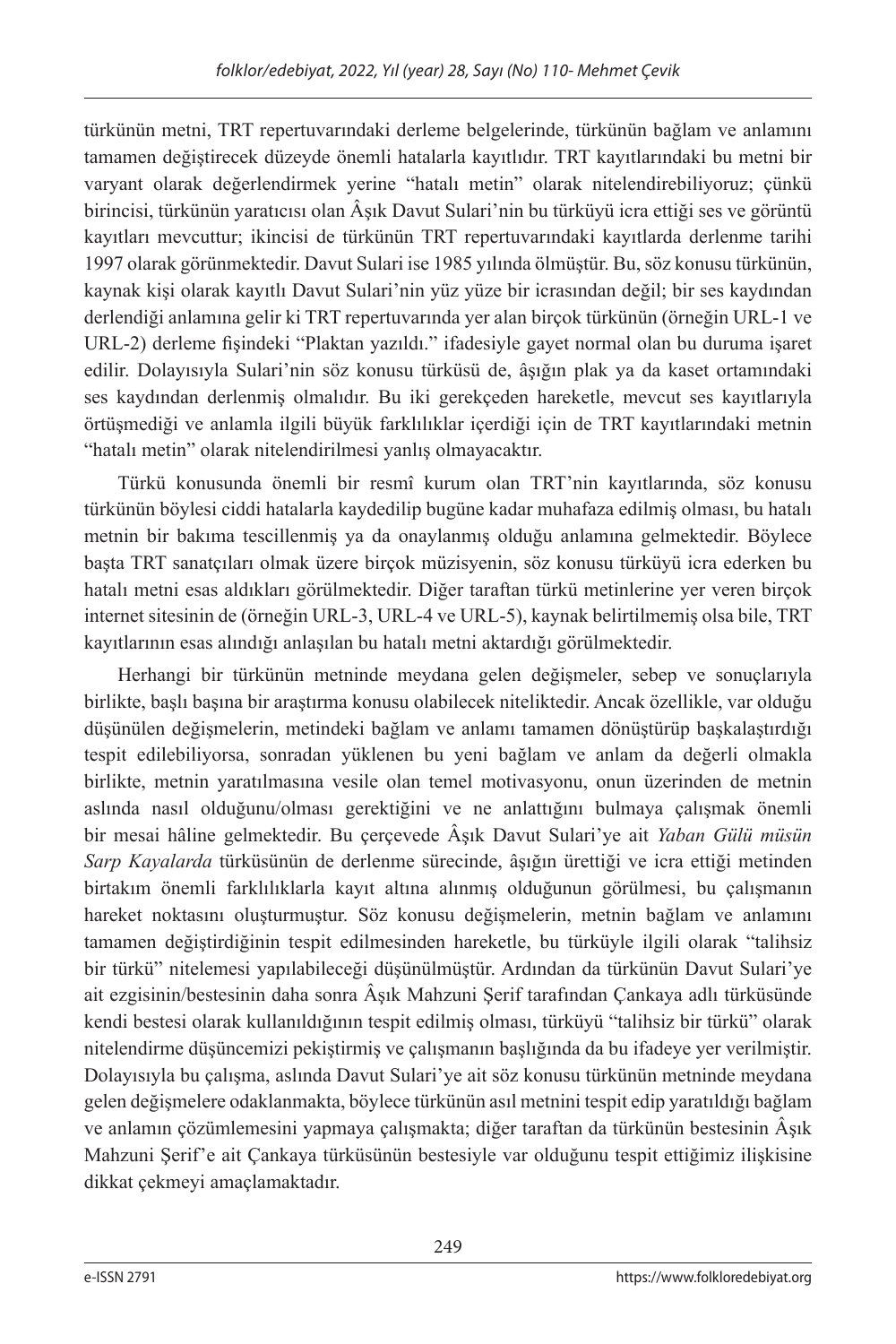## **1. Yöntem**

Bu çalışmada, söz konusu türküyle ilgili değişme ve dönüşmeleri de göz önünde bulundurarak, türkünün sahibi Âşık Davut Sulari'nin icra ettiği asıl metni, hem net olarak tespit etmek hem de türkünün yaratıldığı bağlam ve taşıdığı anlamı ortaya koymak üzere "nitel içerik çözümlemesi" ve "söylem çözümlemesi" yöntemleri, temel araştırma yöntemi olarak belirlenmiştir. Diğer taraftan, Anlatımcılık Kuramı'nın işaret ettiği ve bu yöntemlerden daha çok söylem çözümlemesinin dikkat çektiği "sanatçı-eser ilişkisi" bağlamında, söz konusu âşığın yaşam öyküsüne dair bazı ayrıntılar toplanarak bir veri seti oluşturulmuş ve çözümlemeler büyük oranda bu veri seti üzerinden yürütülmüştür.

Özellikle sosyal bilimlerde kullanılan bir yöntem olan *içerik* çözümlemesi (content analysis) hakkında Kenneth D. Bailey (1994: 304-305), Gordon Marshall (2003: 315-316) ve Victor Jupp (2006: 40) gibi birçok araştırmacı, bu yöntemin temelde nicel araştırmalar kapsamında olunduğuna işaret eder. Örneğin Bailey (1994: 304), "İçerik çözümlemesinin temel amacı, sözel, nicel olmayan bir belgeyi alıp nicel verilere dönüştürmektir." değerlendirmesini yapar. Bununla birlikte bazı araştırmacılar da içerik çözümlemesinin başlarda nicel araştırma tekniklerinden biri olduğunu, ancak zamanla nitel araştırmalar için de kullanılmaya başladığını ifade eder. Örneğin Philipp Mayring (2000: 99), "nitel içerik çözümlemesi"nden söz ederken, bu yöntemin temel yaklaşımının, nicel içerik çözümlemesindeki sistematiği hızlı bir sayısallaştırma eğilimine girmeden kullanmak olduğunu belirtir ve "İçerik-çözümlemesinin gücü, materyalin iyi bir denetiminin yapılabiliyor olmasından ve adım adım ilerliyor olmasından gelmektedir." yorumunu yapar. Bu çerçevede içerik çözümlemelerinin 1950'lerden sonra özellikle eleştirel iletişim kuramcıları tarafından nitel analizler için kullanılmaya başladığını Ayşe İnal (1996: 82) da belirtir. Bununla birlikte iletişim ve medya çalışmaları kapsamında başlayan içerik çözümlemelerinin de ötesinde özellikle edebî metinlerin çözümlenmesi konusunda kuramsal ve metodolojik bir kavram olarak *söylem çözümlemesi* (discourse analysis) yöntemi geliştirilmiştir (Anakotta, 2017: 653). Temel karakteristik özelliği metni merkeze almak olan söylem çözümlemesi, yazılı ya da sözlü metinlerdeki söylemin çözümlenmesine dayanır; ancak bu çözümleme, ifadenin biçimsel özellikleri ya da dilin kullanımından çok, dili kullanan kişilerin sosyal ve kültürel bağlamda gerçekleştirdiği eylemlere odaklanır (Barker ve Galasinski, 2001: 62-63). Bu çerçevede söylem çözümlemesinin, şema üzerinde gösterdiği üç boyuta sahip olduğunu ifade eden Norman Fairclough (1995: 98); bunları metin çözümlemesini içeren "betimleyici boyut", yönlendirme ya da söylem pratiğinin çözümlenmesini içeren "yorumlayıcı boyut" ve sosyal çözümlemeyi içeren "açıklayıcı boyut" olarak belirler. Bu belirlemelerden hareketle, sözlü ya da yazılı olarak ortaya konan herhangi bir metnin öncelikle bir dil ürünü, ardından bir bireysel/kişisel ürün ve daha sonra da kültürel/sosyal bir ürün olmak üzere üç temel boyutunun olduğu rahatlıkla söylenebilir. Buna bağlı olarak da söylem çözümlemesine tâbi tutulacak bir metnin; dil birimleri, üreticisinin bireysel/kişisel özellikleri ve varlık bulduğu sosyokültürel bağlam açısından irdelenmesi gerekir.

Söylem çözümlemesini; bir metin içinde bir bakıma kodlanmış durumdaki verilerin deşifre edilmesi, görünenin ötesi ya da arkasındaki anlamın aranması ve mümkün olduğunca ortaya çıkarılması şeklinde tarif etmek mümkündür. Bu çerçevede söylem çözümlemesini,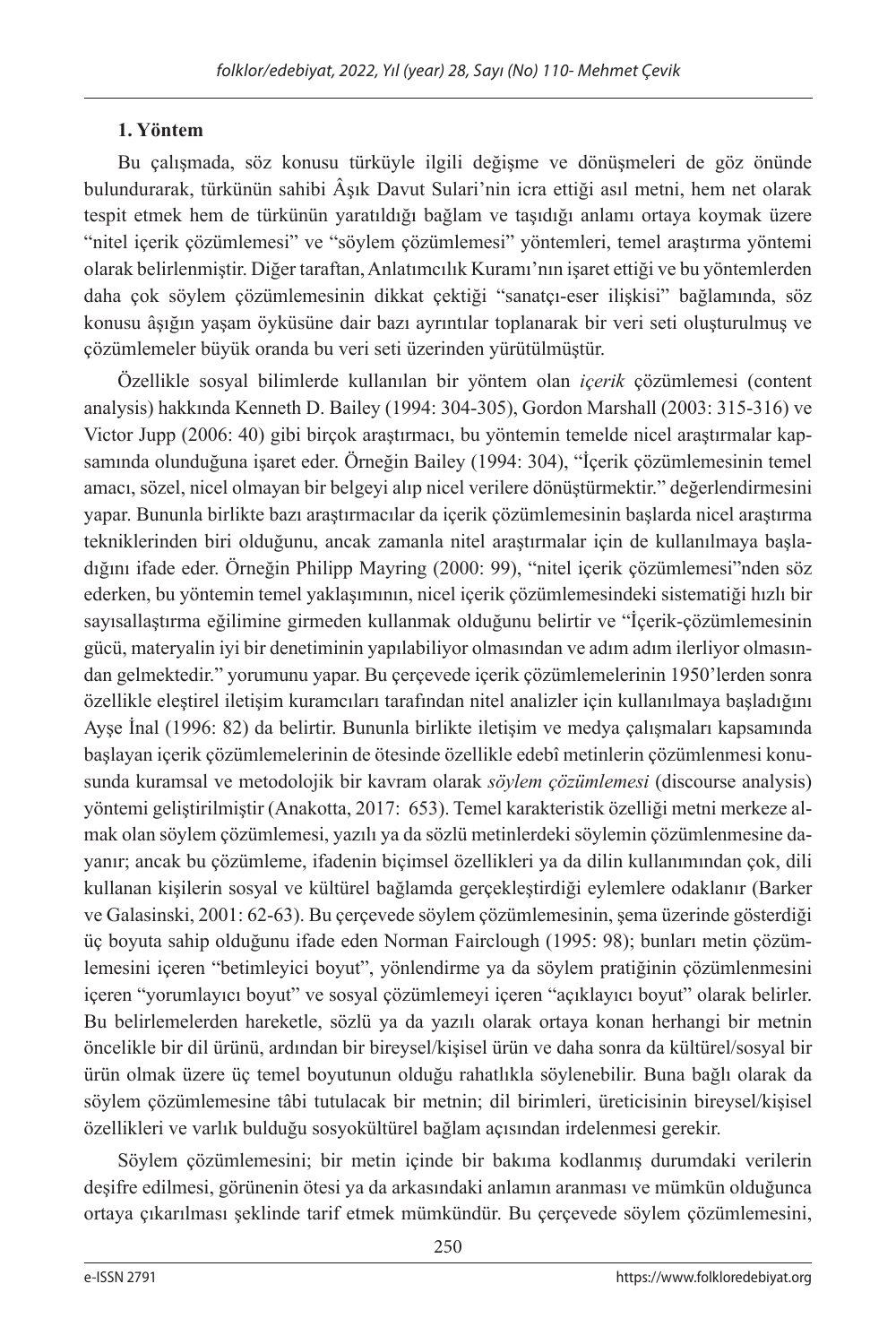"[d]ili kelimelerin, cümlelerin ve dilsel özelliklerin ötesinde ele alan; dikkatleri, dilin kullan[ıl]ma biçimine, ne için kullanıldığına ve dilin içinde kullanıldığı sosyal bağlama çeken bir başka yaklaşım" şeklinde betimleyen Keith F. Punch (2005: 214-216); "söylem"in, insan deneyimlerini yansıttığını, aynı zamanda bu deneyimlerin önemli bir kısmını kurduğunu belirtir ve "Bu nedenle söylem çözümlemesi, söylemin etkilediği veya söylem tarafından kurulan insanî deneyimin herhangi bir parçasıyla ilgili olabilir" değerlendirmesini yapar.

Punch'un dikkat çektiği bu söylem-deneyim ilişkisi, edebiyat metni/edebî ürün söz konusu olduğunda, aslında sanatçı-eser ilişkisine işaret eder. Bu anlamda, tüm sanat ürünlerinde olduğu gibi edebiyat metinlerinde de sanatçının bireysel, kişisel, sosyal, kültürel vb. tüm bağlamlardaki deneyimleri elbette ortaya koyduğu ürünlerde de yansımasını bulma potansiyeline sahiptir. Bu potansiyel nedeniyle birçok araştırmacı, edebî metinler çözümlenirken üreticisinin yaşamına da dikkatle bakmak gerektiğinin altını çizer. Örneğin Berna Moran (2002: 131-132) Anlatımcılık Kuramı bağlamında sanatçı-ürün ilişkisine dair şu önemli tespit ve değerlendirmeleri yapar:

"Eserlerini aydınlatmak için sanatçının yaşamını, kişiliğini incelemeyi ilke edinen 'yazara dönük' biyografik eleştiri açısından]yazarın hayatında yer alan olaylar, içinde yaşadığı koşullar, aile ortamı, okuduğu kitaplar, başından geçen aşklar, vb. bütün bunlar yazarın kişiliğinin ve dolayısıyla eserlerinin iyi anlaşılması için gerekli bilgiler sayılır. Denir ki, bu bilgiler sayesinde yazarın inançları, dünya görüşü, psikolojik durumu saptanırsa, eserlerini bu bilginin ışığı altında inceleyerek sağlam yorumlara ve değerlendirmelere varabiliriz. Şuna inanmaktadır böyle düşünenler: *Eserin gerçek anlamı yazarın kafasında düşündüğü, tasarladığı, dile getirmek istediği anlamdır.* Onun için yazarın kafasına ve ruhuna sızabilir ve eseri meydana getiren duyguları, fikirleri keşfedebilirsek, eserin gerçek anlamını kavrar, yorumlar ve yazarın yapmak istediğini yapıp yapamadığına bakarak eserin başarı derecesini ölçebiliriz." (Moran, 2002: 131-132)

Moran, söz konusu çalışmasının Önsöz'ünde ise bu ilişkiye daha yalın bir şekilde değinir. Herhangi bir sanat olayında "sanatçı", "eser", "okur" ve bunların içinde bulunduğu dış dünya yani "toplum" olmak üzere dört temel unsurun rol oynadığını belirten Moran (2002: 9-10), bu ilişkiyi şöyle bir şema üzerinde de somutlaştırır:



Bu çerçevede örneğin Şerif Aktaş (2009: 193) da sanatçının iç dünyasının ve hayatının her türlü ayrıntısının, ortaya koyduğu esere yansıyabileceğine; bu nedenle de sanatçının, gerçekliği kendi dünyasında yorumlayıp dönüştürdüğüne dikkat çeker.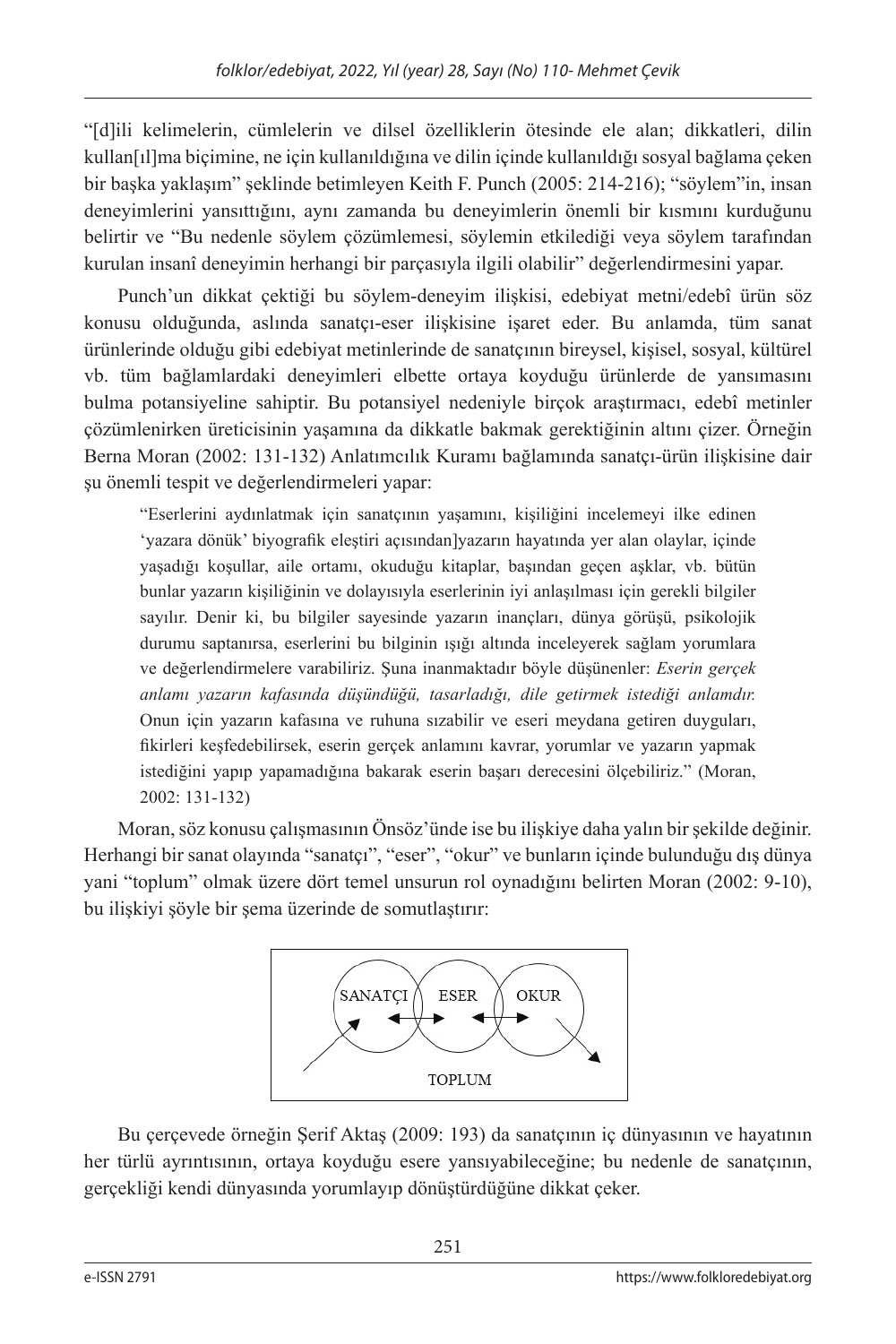Genel olarak sanatçı-eser ilişkisi bağlamında dile getirilen görüşler, elbette sanatın her dalı için söz konusudur. Bu çerçevede hem müzikal hem de edebî anlamda bir gelenek oluşturmuş durumdaki âşık edebiyatı kapsamına giren ürünlerin de, özellikle "metin" açısından sanatçı, ürün ve üretildiği bağlam üçgeninde değerlendirilmesi mümkündür, hatta gereklidir denebilir. Bu yapılırken de gerek nitel içerik çözümlemesi ve gerekse söylem çözümlemesi yöntemlerinin sunduğu imkânlardan da yararlanılabilir. Tüm bu tespit ve değerlendirmelerin ışığı altında, Âşık Davut Sulari adına kayıtlı *Yaban Gülü müsün Sarp Kayalarda* adlı türkü, müziği ama özellikle de metni açısından mercek altına alındığında, çeşitli nedenlere bağlı olarak birçok yanlış aktarmanın yapıldığı ve bunların sürdürülegeldiği görülmektedir. Söz konusu yanlışlıklar, metnin üreticisi olan âşığın, muhatabına iletmek istediği anlam ve duygunun bulanıklaşmasına, anlamsızlaşmasına hatta ve daha da kötüsü bambaşka bir bağlama oturtulmasına yol açmaktadır. Bu nedenle, türkünün metni ve anlamına dair söz konusu bulanıklık ya da karmaşanın, nitel içerik çözümlemesi ve söylem çözümlemesi yöntemlerinin yardımıyla tespit edilip giderilmesi, bu çalışmanın temel araştırma problemini oluşturmaktadır.

## **2. Bulgular ve tartışma**

## **2.1. Türküyle ilgili mevcut veriler**

*Yaban Gülü Müsün Sarp Kayalarda* adlı türkü TRT Türk Halk Müziği Repertuvarında 4095 numarası ile kayıtlıdır. Bu kayda göre türküyü derleyen ve notaya alan Ömer Şan, türkünün yöresi ise Erzincan/Tercan'dır. Aslında türkünün sahibi olan Âşık Davut Sulari, kayıtlarda kaynak kişi olarak görünmektedir. Ancak bu durum, "türkü" kavramıyla ilgili anonimlik-bireysellik tartışmalarına dayanan ve derleme yapılan âşıkları eser sahibi değil de kaynak kişi kabul eden genel politikanın sonucu olup TRT kayıtlarındaki hemen her âşık ve eser(ler) i için söz konusudur. Diğer taraftan türkünün derlenme ve incelenme tarihleri arasında bir tutarsızlık ya da uyumsuzluk olduğu da görülmektedir. Şöyle ki türkünün derlenme tarihi 16.06.1997 iken incelenme tarihi 14.03.1997 yani derlemeden üç ay öncesi olarak kayıtlıdır. Ancak tarihlendirmeyle ilgili bu küçük maddi hata ve eser sahibi âşığın kaynak kişi olarak gösterilmiş olması, aslında türkünün kendisiyle ilgili önemli bir sorun niteliğinde değildir. Asıl sorun, türkünün hatalı bir şekilde kayıtlara geçmiş ve bu hâliyle yaygınlık kazanmış metniyle ilgilidir. Bu çerçevede türkü, TRT repertuvarında şu şekilde kayıtlıdır (URL-6):

> Yaban gülü müsün sarp gayalarda<sup>1</sup> El değmeden solacağın belliydi Ey vefasız derde saldın başını Taştan taşa vuracağın belliydi

## *Bağlantı:*

A güzelim nerde kaldı o günler Pişman olmuş yataklarda iniler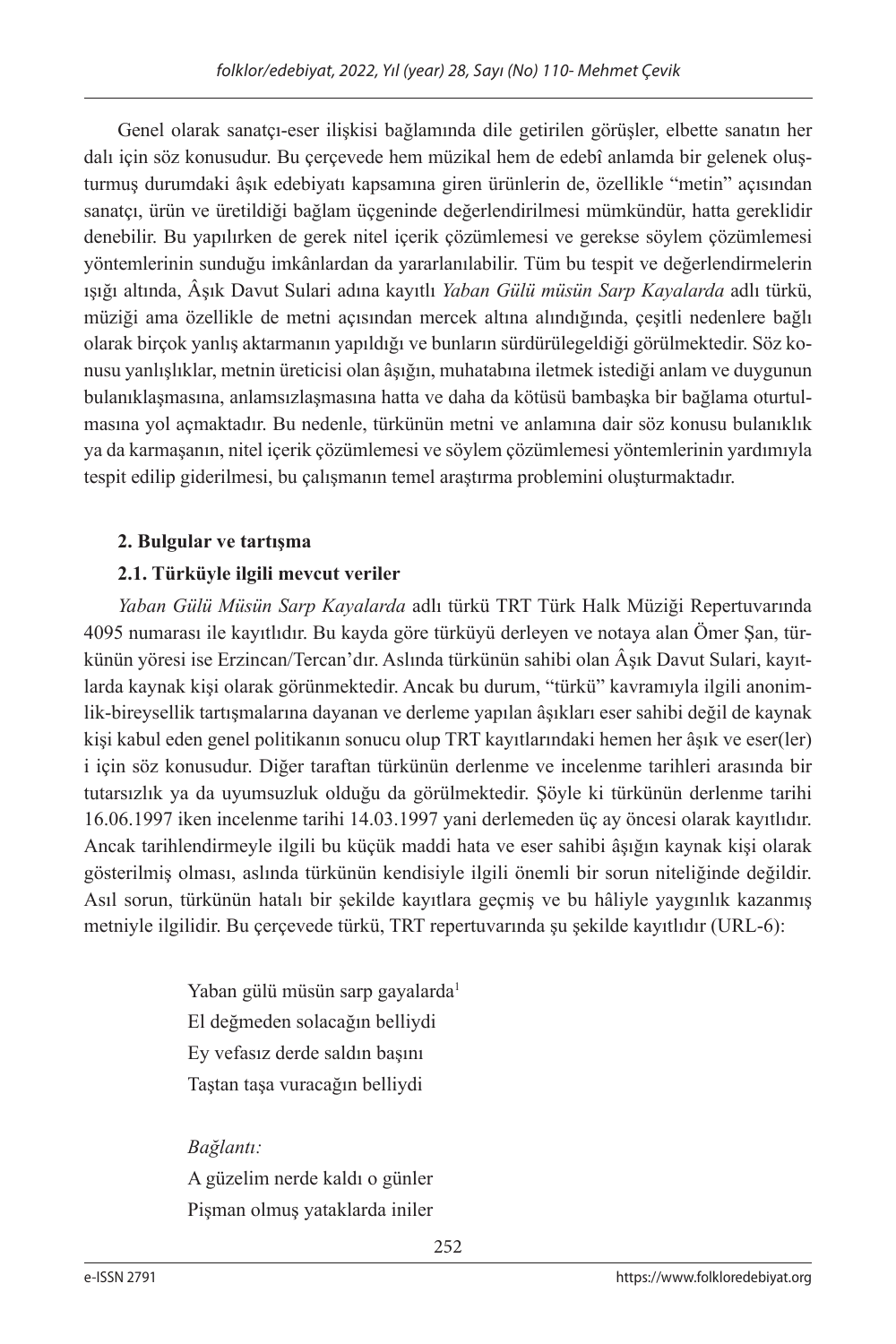Kara çalı gül olamaz demiştim Üç beş katre sel olamaz demiştim Elin oğlu yâr olamaz demiştim Melül mahzun kalacağın belliydi

#### *Bağlantı*

Serhat Âşık telli sazım yanımda Şah-ı server hu albazım yanımda Gözbebeğim ahbaplarım yanımda Sulari'siz kalacağın belliydi

## *Bağlantı*

Türkünün repertuvardaki bu metni, başta TRT sanatçıları olmak üzere birçok icracı tarafından büyük oranda olduğu gibi kullanılmıştır. Bu çerçevede internet ortamındaki TRT Dinle uygulamasından, Davut Sulari (URL-7) dışında TRT sanatçıları Gülşen Altun ve Beyhan Karslı'nın da icralarına ulaşılıp dinlenebilmektedir (URL-8, URL-9). Ayrıca yine internet ortamında profesyonel sanatçı olan ya da olmayan birçok icracının ses ve görüntü kaydına ulaşmak da mümkündür. Bu çerçevede Sabahat Akkiraz (2008) ve Cihan Orhan (t.y.)'ın albüm çalışmalarında yer alan ve internet ortamında da kayıtlarına ulaşılabilen icraları bulunmaktadır (URL-10, URL-11). Tüm bu icralarda türkünün metni, küçük değişiklikler olmakla birlikte büyük oranda TRT repertuvarına bağlı kalınarak yorumlanmıştır. Söz konusu icralardaki farklılıklar tablo üzerinde şöyle gösterilebilir<sup>2</sup>:

| <b>TRT Repertuvari</b>           | Gülşen Altun  | Beyhan Karslı | Sabahat Akkiraz | <b>Cihan Orhan</b> |
|----------------------------------|---------------|---------------|-----------------|--------------------|
| Yaban gülü müsün sarp gayalarda  |               |               |                 |                    |
| El değmeden solacağın belliydi   |               |               |                 |                    |
| Ey vefasız derde saldın başını   |               | başımı        |                 |                    |
| Taştan taşa vuracağın belliydi   |               |               | çalacağın       | çalacağın          |
|                                  |               |               |                 |                    |
| A güzelim nerde kaldı o günler   |               |               |                 |                    |
| Pişman olmuş yataklarda iniler   | Hasta düşm üş |               |                 |                    |
| A güzelim nerde kaldı o günler   |               |               |                 |                    |
| Pişman olmuş yataklarda iniler   | Hasta düşmüş  |               |                 |                    |
|                                  |               |               |                 |                    |
| Kara çalı gül olamaz demiştim    |               |               |                 |                    |
| Üç beş katre sel olamaz demiştim |               |               |                 |                    |
| Elin oğlu yâr olamaz demiştim    |               |               |                 |                    |
| Melül mahzun kalacağın belliydi  |               |               |                 |                    |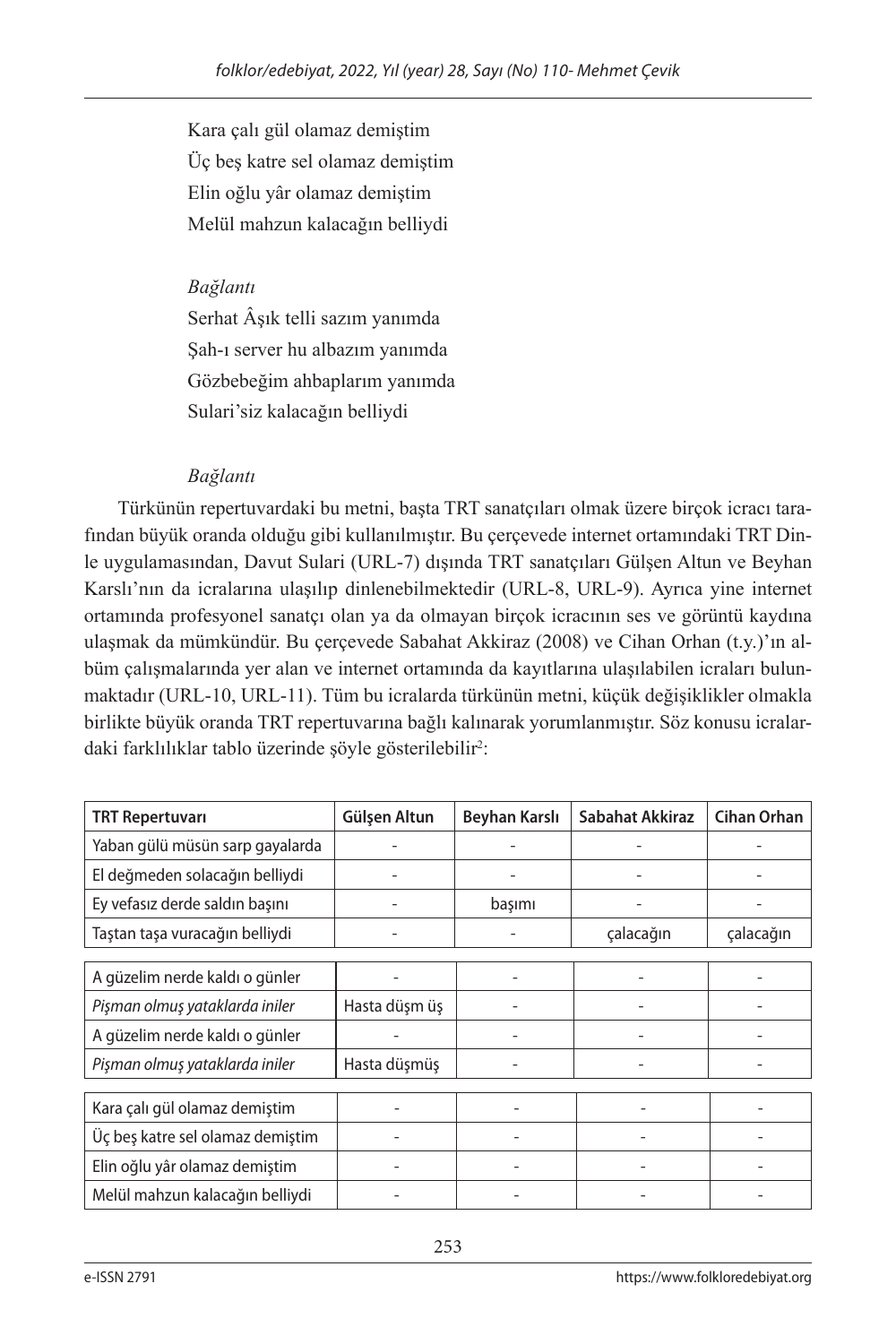| A güzelim nerde kaldı o günler  |                               |  |           |              |  |  |
|---------------------------------|-------------------------------|--|-----------|--------------|--|--|
| Pişman olmuş yataklarda iniler  |                               |  |           |              |  |  |
| A güzelim nerde kaldı o günler  |                               |  |           |              |  |  |
| Pişman olmuş yataklarda iniler  | Hasta düşmüş                  |  |           | -dadır inler |  |  |
|                                 |                               |  |           |              |  |  |
| Serhat Âşık telli sazım yanımda | sazım telim                   |  | sazın     | Ferhat       |  |  |
| Sah-ı server hu albazım yanımda | o albazı                      |  | o albazin | $\Omega$     |  |  |
| Gözbebeğim ahbaplarım yanımda   | $-n, -n, -n$                  |  |           |              |  |  |
| Sulari'siz kalacağın belliydi   |                               |  |           |              |  |  |
|                                 |                               |  |           |              |  |  |
| A güzelim nerde kaldı o günler  |                               |  |           |              |  |  |
| Pişman olmuş yataklarda iniler  | -dadır inler                  |  |           | -dadır inler |  |  |
| A güzelim nerde kaldı o günler  |                               |  |           |              |  |  |
| Pişman olmuş yataklarda iniler  | Hasta düşmüş,<br>-dadır inler |  |           | -dadır inler |  |  |

## **2.2. Türkünün metnine dair bulgular ve tartışma**

## **2.2.1. Bulgular**

Türkülerin, sözlü kültür ortamında metin ya da ezgi açısından değişikliğe uğraması tamamen doğal bir süreçtir. Bu durum özellikle anonim türkülerde çok daha yoğun bir şekilde yaşanmaktadır. Bununla birlikte sahibi ya da kaynağı bilinen bireysel türkülerde de böylesi değişmelere, dönüşmelere rastlamak mümkündür. Çeşitli araştırmalara (örneğin Yıldırım, 2016; Acun, 2016; Dinç, 2020) konu da olan bu değişmelerin bazen belirli amaçlarla bile isteye müdahale etmek şeklinde, bazen de farkında olunmadan ya da dikkatsizlik sonucu gerçekleştiği bilinmektedir. Türkünün TRT metni ve küçük farklılıklar olsa bile bu metni esas aldığı anlaşılan mevcut yaygın icralarında her bir bent için çeşitli problemlerin olduğu görülmektedir. Bu çerçevede birinci bentteki problem aslında anlama dair herhangi bir sıkıntı yaratmamaktadır. Burada, son dizedeki "vuracağın" ifadesi yerine, Akkiraz ve Orhan'ın icralarında olduğu gibi "çalacağın" ifadesi kullanılmalıdır. Çünkü şiirin ayağı, ikinci dizedeki "solacağın belliydi" kalıbıdır ve bu kalıp ikinci ve üçüncü bentlerde "kalacağın belliydi" şeklindedir. Bu nedenle ilk bendin son dizesinde de "vuracağın belliydi" yerine "çalacağın belliydi" denmesi gerekir. Nitekim aşağıda aktarılacağı üzere türkünün sahibi Davut Sulari de bu şekilde, "çalacağın belliydi" diyerek icra etmektedir. Bu farklılık her ne kadar anlama dair bir sıkıntı yaratmasa da âşığın şiirine ve şairliğine halel getirecek niteliktedir.

İkinci bentteki temel problem, "Elin oğlu yâr olamaz demiştim" şeklindeki üçüncü dizede kullanılan "oğlu" ifadesidir. Aslında bu ifade, sadece ikinci bent değil, metnin tamamı için temel problem kaynağı olarak belirlenebilir. Çünkü buradaki "oğlu" ifadesi üzerinden metnin muhatabının bir "kadın" olduğu, yani türkünün bir kadın için söylendiği anlaşılmaktadır, ki bu da metnin hem bağlamını hem de anlamını bambaşka mecralara taşımaktadır. Diğer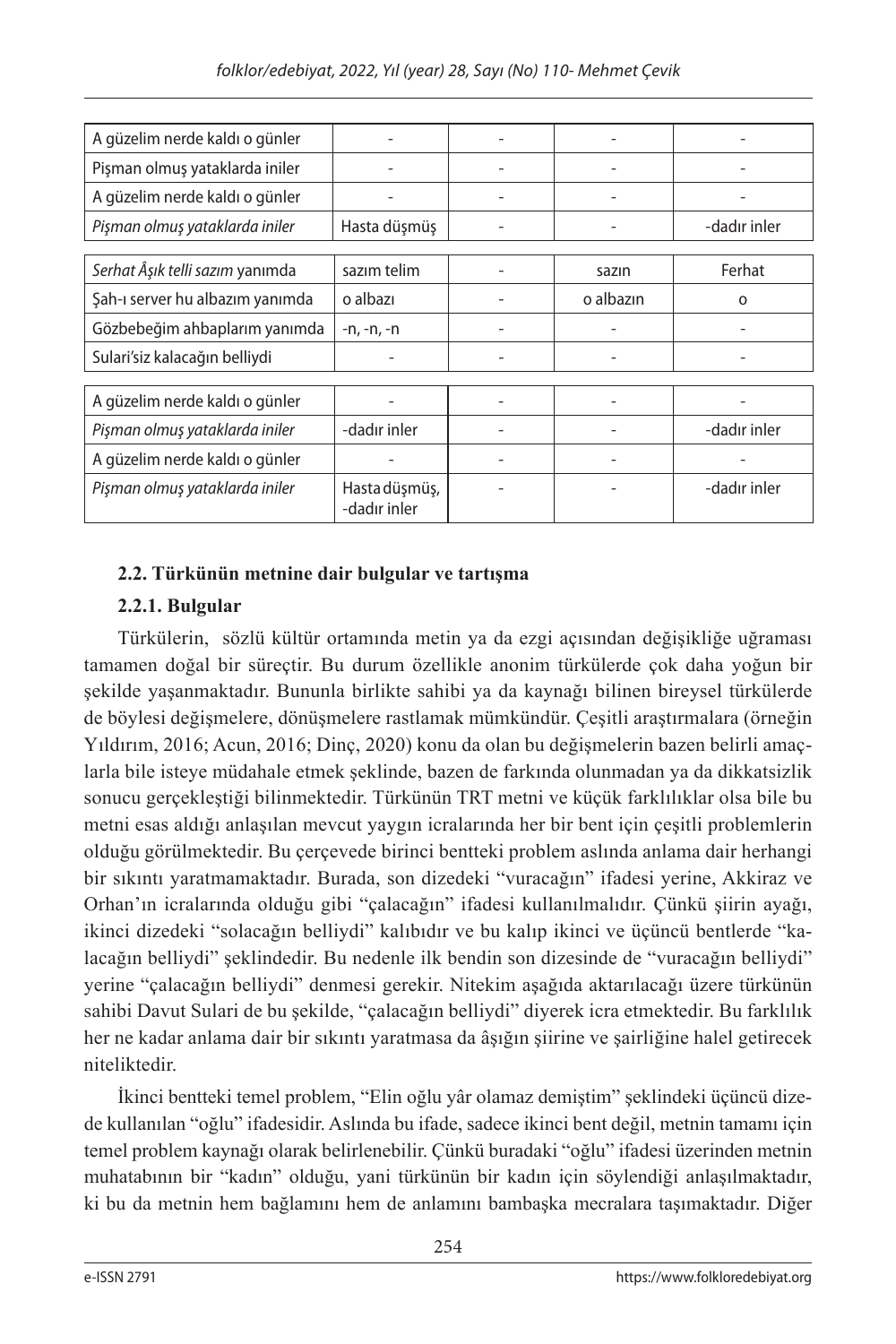taraftan burada üçüncü dizedeki "yâr olamaz" ifadesi ilk bentteki "vuracağın-çalacağın" karışıklığında olduğu gibi sorunlu görünmektedir. Çünkü bu dizenin üstündeki iki dizede uyak "gül olamaz" ve "göl olamaz" şeklindedir. O nedenle buranın da, âşığın ses kayıtlarında da söylediği üzere, "yâr olamaz" değil, "kul olamaz" şeklinde olması gerekir.

Üçüncü bentte ise en önemli problem, ilk üç dizede uyak ve redifi oluşturan "sazım/ albazım/ahbaplarım yanımda" ifadelerindeki 1. teklik kişi iyelik ekleridir. Burada kullanılan iyelik ekleri de metnin anlamının aslında olduğundan farklı bir çerçeveye oturtulmasına neden olmaktadır. Şöyle ki, bu bentle birlikte metnin diğer bentleri ve bağlantı kısmı da mevcut hâliyle ele alındığında, türkünün yakılmasının arkasında bambaşka bir hikâye ortaya çıkmaktadır. Mevcut metindeki verilerden hareketle, türkünün yakıldığı bağlam ve ifade ettiği anlamla ilgili şu yorumlar rahatlıkla yapılabilir: Türküyü yakan kişi, bir kadına âşık olmuştur. Ancak aşkına karşılık alamadığı anlaşılmaktadır. Dahası, âşık olduğu kadın, "elin oğlu" şeklinde tanımlanan başka birine meyletmiştir, ancak onda da aradığı mutluluğu bulamamıştır. Yani âşığa yâr olmayan sevgili, başka birine yâr olmuş ama yaşadığı büyük sıkıntılar nedeniyle pişmanlıklar içinde kalmıştır. Sevdiği ama kendisine karşılık vermeyen kadını bu şekilde betimleyen âşık, son bentte de, "Sen bana yâr olmadın, yanımda olmadın; ama bak benim her şeyim, telim, sazım, eşim dostum, hep yanımda. Sen ise Sulari'siz, yani bensiz kaldın." der gibi görünmektedir. Hatta metnin bütünü göz önünde bulundurulduğunda âşığın, sevdiğine, "Bak, aşkıma karşılık verip bana yâr olmadın da ne oldu sanki? Sen büyük sıkıntılar içinde, yapayalnız ve tabii ki pişmansın; bense eşim dostum, sazım sözümle birlikte mutlu mesut yaşıyorum." demek istediği sonucuna ulaşılabilir. Yani aslında bir bakıma sevdiğine, "Keşke öyle yapmasaydın da aşkıma karşılık verseydin, böylece birlikte mutlu olurduk." siteminde bulunduğu düşünülebilir. Nitekim türkünün sahibi Davut Sulari hakkında bir kitap çalışması bulunan Sadık Yalsızuçanlar (2018: 38), bu türküden söz ederken "ünlenmiş ve TRT repertuvarına da alınmış olan sitem türküsü Yaban Gülü" ifadelerini kullanır.

Türkünün mevcut metninden, âşığın sevdiği ama karşılık bulamadığı kadına yönelik sitemlerini ifade eden böylesi bir hikâye ve anlam çıkarmak mümkün. Ancak metnin asıl yaratıcısı Davut Sulari (1988, 1999)'nin, bu türküyü okuduğu kaset ve CD ortamlarındaki ses kayıtları dikkate alınacak olursa metnin mevcut hâliyle örtüşmeyen çok önemli noktaların bulunduğu görülecektir. Söz konusu metin Davut Sulari'yle ilgili birçok kaynakta küçük farklılıklarla da olsa yer almaktadır. İnternet ortamında birçok farklı sitede hem metin hem de icra olarak türküye ulaşmak mümkün. Ancak türkünün metniyle ilgili mevcut yazılı kaynaklarda -ilki İsmail Özmen (1998: 335), diğeri de Sadık Yalsızuçanlar (2018: 64) tarafından aktarılanlar olmak üzere- iki metnin özellikle dikkat çektiği söylenebilir. Bunlardan ilki, metnin çeşitlenme boyutunu örneklemesi, ikincisi de Sulari'nin ses kayıtlarında icra ettiği metne en yakın metin olması bakımından dikkat çekicidir. Bu nedenle, Sulari'nin kasetindeki ses kaydının deşifresiyle oluşturduğumuz metni, söz konusu iki metinle karşılaştırarak şu şekilde tablo hâlinde vermek mümkün: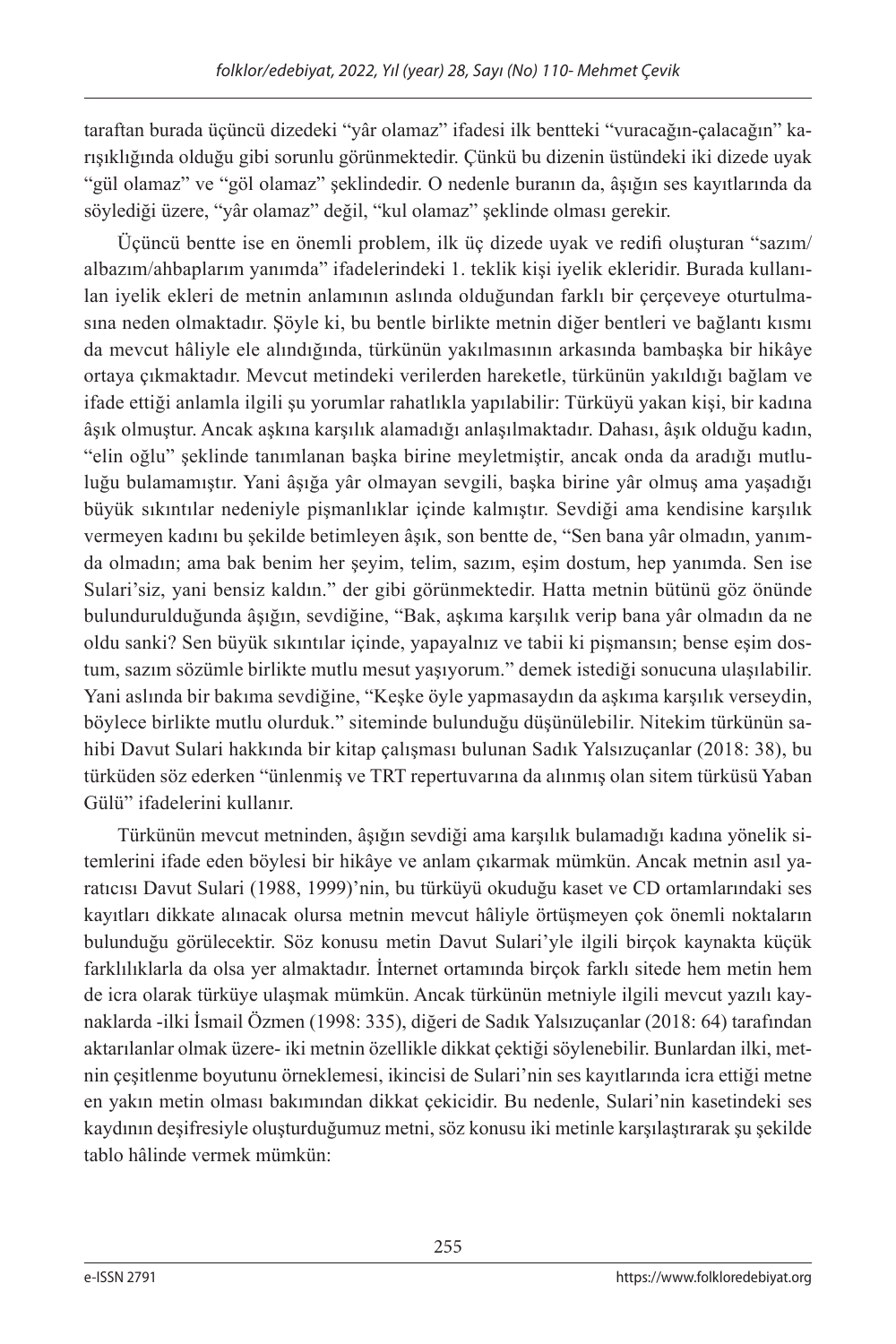| Davut Sulari                                | Özmen (1998: 335)   | Yalsızuçanlar (2018: 64) |  |  |  |  |
|---------------------------------------------|---------------------|--------------------------|--|--|--|--|
| Yaban gülü müsün sarp kayalarda             |                     |                          |  |  |  |  |
| El değmeden solacağın belliydi              |                     |                          |  |  |  |  |
| Ey vefasız derde saldın başını              | Başımı              |                          |  |  |  |  |
| Taştan <sup>3</sup> taşa çalacağın belliydi |                     |                          |  |  |  |  |
| A güzelim nerde kaldı o günler              | YOK <sup>4</sup>    |                          |  |  |  |  |
| Pişman olmuş yataklardadır inler            | <b>YOK</b>          |                          |  |  |  |  |
| A güzelim nerde kaldı o günler              | <b>YOK</b>          | <b>YOK</b>               |  |  |  |  |
| Pişman olmuş yataklardadır inler            | <b>YOK</b>          | <b>YOK</b>               |  |  |  |  |
| Karaçalı gül olamaz demiştim                |                     |                          |  |  |  |  |
|                                             |                     |                          |  |  |  |  |
| Üç beş katre sel olamaz demiştim            |                     |                          |  |  |  |  |
| Elin kızı kul olamaz demiştim               |                     |                          |  |  |  |  |
| Melül mahzun kalacağın belliydi             |                     |                          |  |  |  |  |
|                                             |                     |                          |  |  |  |  |
| Serhat Âşık telin sazın yanında             | Âşık                |                          |  |  |  |  |
| Şah-ı server o albazın yanında              | Şahı sever o avazın |                          |  |  |  |  |
| Gözbebeğin yarânların yanında               | -m, o şahbazın      | -m                       |  |  |  |  |
| Sulari'siz kalacağın belliydi               |                     |                          |  |  |  |  |

Yazılı kaynaklardaki bu metinlerin, özellikle ikinci bendin üçüncü dizesindeki "elin kızı" ifadesini, Davut Sulari'de olduğu gibi koruyarak aktarmış olmaları oldukça önemlidir. Çünkü hem TRT kayıtlarında hem de yukarıda anılan sanatçıların icralarında, buradaki "elin kızı" ifadesi yerine "elin oğlu" ifadesinin kullanıldığı görülmektedir. Buradaki "elin kızı-elin oğlu" değişimindeki önem, metnin muhatabını ya da türkünün yakıldığı kişiyi de değiştiriyor olmasından kaynaklanmaktadır. Bu durum da tüm metnin bağlam ve anlamını değiştirmektedir. Davut Sulari, kaset kaydında burada "elin kızı" dediğine göre, türkü bir erkek için yakılmış durumdadır ki metnin mevcut hâline göre türkünün yakılma gerekçesi olarak yukarıda kurguladığımız hikâye boşa çıkmaktadır. Yani sadece burası bile dikkate alındığında, Sulari'nin bu türküyü, kendisinin âşık olduğu ama aşkına karşılık alamadığı bir "kadın"a yakmış olması ihtimali ortadan kalkmaktadır. Ancak gerek nitel içerik çözümlemesi ve gerekse söylem çözümlemesi açısından, Sulari'nin yukarıda aktardığımız kaset kaydındaki metin, türkünün bağlam ve anlamının çözümlenmesi konusunda yeterince veri sunmamaktadır. Bu durumda, sanatçı-eser ilişkisi bağlamında Sulari'nin yaşamöyküsünü incelemek, söz konusu metnin çözümlenmesi için uygun verilere ulaşılmasını sağlayabilir görünmektedir.

## **2.2.2. Türkünün metnini çözümlemek üzere oluşturulmuş veri seti**

Âşık Davut Sulari; kitap, lisansüstü tez, makale, bildiri, söyleşi gibi akademik ya da popüler nitelikli pek çok çalışmanın doğrudan konusu olmuş, birçok çalışmada da âşıklık, dedelik,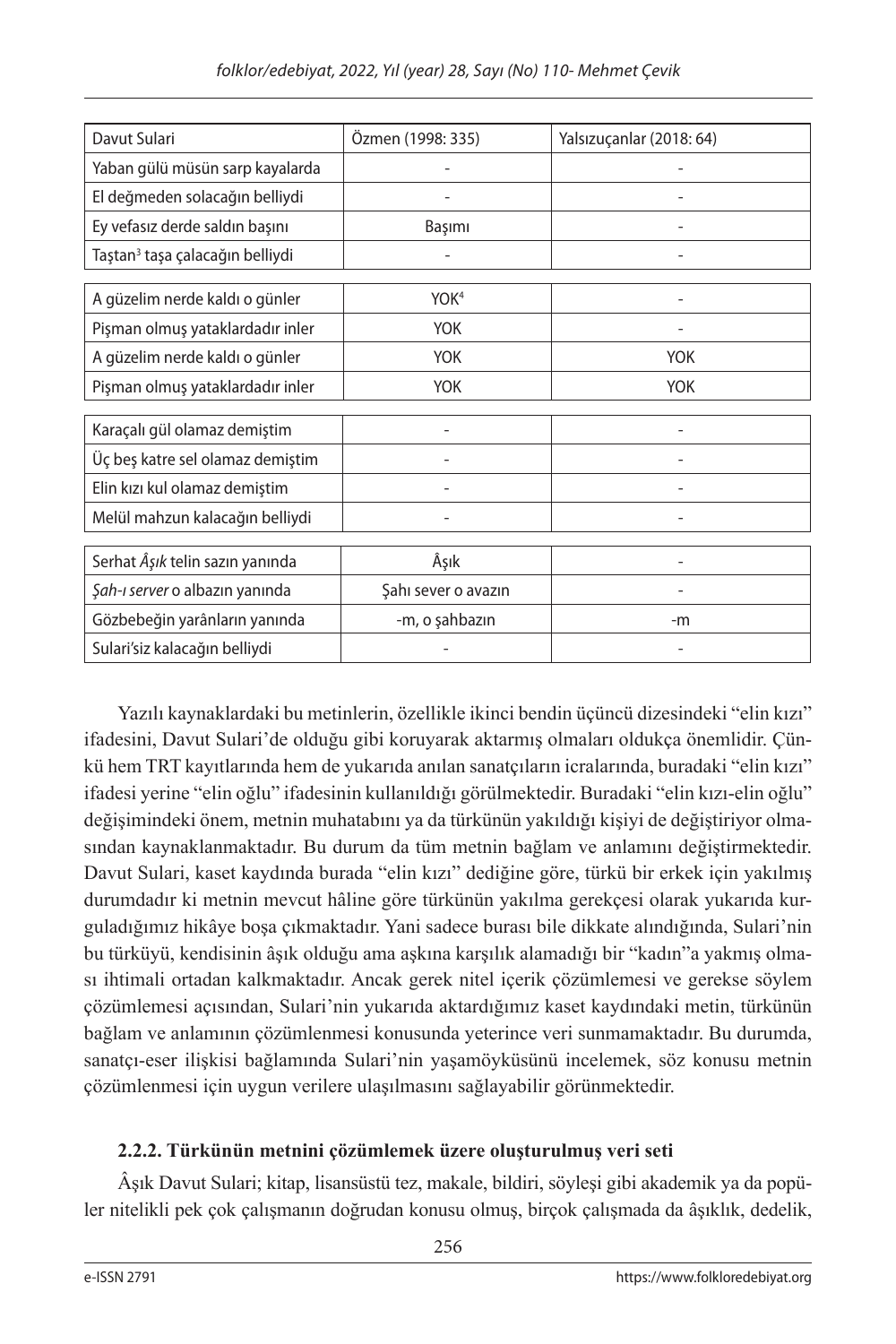zâkirlik gibi çeşitli yönleri vesilesiyle dolaylı olarak yer almıştır. Doğrudan Sulari ile ilgili çalışmalara Gökalp (1953, 1996), İvgin (1985), Nasrattınoğlu (1989), Halıcı (1992: 392), Duygulu (2000), Yılmaz (2006), Tekin (2011, 2013), Coşkun (2012), Kaya (2015), Arvas (2015), Yalsızuçanlar (2018), Akış (2019) ve Bektaş (2021); dolaylı olarak Sulari'ye değinen çalışmalara da Arvas (2009: 198-199), Dönmez (2010: 35) ve Özdemir (2020: 199-206) tarafından yapılmış olanlar örnek verilebilir. Bu çalışmaların, başta direkt kendisi ve/veya eserlerini konu alanları olmak üzere, hemen hepsinde Sulari'nin kısa yaşamöyküsüne ya da yaşamıyla ilgili çeşitli ayrıntılara yer verildiği görülmektedir. Çalışmanın hacmi, kapsamı, amacı gibi değişkenlere bağlı olarak yaşamöyküsüne dair ayrıntılar da farklı düzeylerde yansıtılmıştır. Ancak birkaçındaki bazı ayrıntılar dışında, söz konusu çalışmalar Sulari'nin yaşamöyküsüyle ilgili aşağı yukarı aynı bilgileri vermektedir. İnternet ortamında da rahatlıkla bulunabilecek bu bilgileri uzun uzadıya burada tekrar etmek pek de anlamlı görünmemektedir. Bunun yerine, Sulari'nin yaşamöyküsünden, özellikle söz konusu metnin çözümlenmesi konusunda anahtar işlevi görebilecek ayrıntıları, farklı kaynaklardan derleyip bir veri seti oluşturmak mümkündür. Bazıları sadece adı geçen kaynakta yer alan bu ayrıntılar, anlaşılmalarını kolaylaştıracak kısa bir genel bilgilendirmeyle, şu şekilde maddeler hâlinde sunulabilir:

- 1. Davut Sulari'nin hayatıyla ilgili yukarıda zikredilen kaynakların hemen hepsinde Sulari'nin gezgin bir âşık olduğu belirtilmiştir ki bu, bilinen bir gerçektir. Bu çerçevede Sulari, sazını omzuna asıp atına binerek birçok yere gitmiş, gittiği birçok yerde uzunca süreler bulunmuş ve buralarda âşıklık sanatı ile birlikte Alevilik kurumu çerçevesinde zakirlik ve dedelik görevlerini de icra etmiştir.
- 2. Davut Sulari, 1938 yılında Gülşah Hanım'la, daha sonra da Zafer Hanım'la evlenmiş ve bu evliliklerinden toplam beş çocuğu olmuştur (Yılmaz, 2006: 23; Arvas, 2015: 201).
- 3. Güneş Yılmaz (2006: 23), tez çalışmasında Sulari'yle ilgili "Bilinen bir gerçek de âşığın çeşitli kentlerde imam nikâhlı eşlerinin bulunduğudur." tespitini yapar ve bu çerçevede İrfan Ünver Nasrattınoğlu'nun Sulari'yle ilgili bir anısını aktarır. Buna göre, Nasrattınoğlu, Sulari'den ev adresini istemiş; Sulari de birkaç şehirde farklı adreslerinin olduğunu söyleyip ne zaman hangisinde olacağını bilemeyeceğini belirtmiş ve söz konusu adreslerinin hepsini birden yazıp vermiştir (Nasrattınoğlu, 1989: 212).
- 4. Davut Sulari, 1970'li yıllarda Van'a gitmiş ve bir yıla yakın burada kalmıştır (Arvas, 2009: 198)
- 5. 1970'li yıllarda Van'da Muhabbet Çay Evi'nde Davut Sulari ile düzenli fasıl programları yapan Vanlı Âşık Celâlî, Sulari'nin "Van'da geçirdiği günlere ilişkin olarak 1974'ün sonlarına doğru Van'a geldiğini, 8-9 ay burada kaldığını ve hanımı Gülşah'tan ayrılıp burada Gülnar Hanım adındaki yeni eşiyle yaşadığını" ifade etmektedir (Arvas, 2015: 203). Celâlî'den bu bilgileri aktaran Arvas, aynı çalışmasının 5 numaralı dipnotunda Gülnar Hanım adıyla ilgili olarak "Bu eşinin ismi başka kaynaklarda bulunmamaktadır." (Arvas, 2015: 208) bilgisini de vermektedir.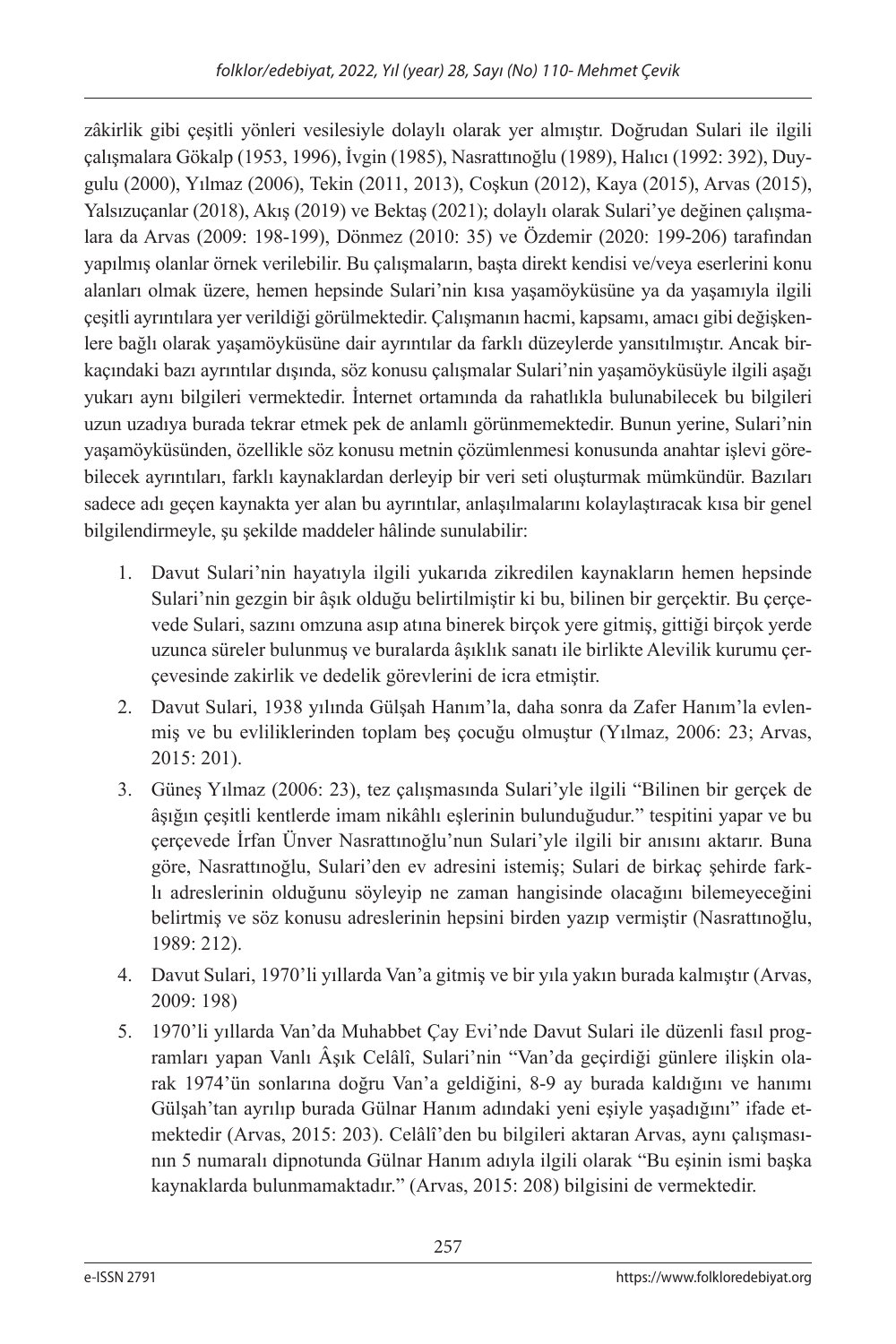- 6. Sadık Yalsızuçanlar (2018: 22), Davut Sulari'nin, "gönül ilişkileri"ni ima ettiği bazı tercihleri nedeniyle akrabaları, eş dost çevresi ve hemşehrileri tarafından dışlandığını, ötekileştirildiğini, gözlemlediği örneklerle dile getirir ve Sulari'nin gurbete çıkışıyla ilgili olarak: "Yakınlarına kahreden, gördüğü vefasızlık ve anlayışsızlık karşısında dayanamayan âşık, ömrünün yarı dönemini [köyü] Çayırlı'dan uzakta belde belde dolaşarak geçirir." değerlendirmesini yapar.
- 7. Yine Davut Sulari'nin hayatıyla ilgili yukarıda zikredilen kaynakların hemen hepsi, âşığın, "Sulari" mahlasından önce başka mahlasları da kullandığını aktarır. Bu mahlaslar arasında Serhat Âşık, Kemalî/Kelamî, Sümmanî/Sümmarî ve Selamî adları geçer. Ancak söz konusu kaynakların bir kısmında, bu adlardan Sümmanî/Sümmarî ve Selamî, âşığın mahlası değil, soyadı kanunu çıktıktan sonra alıp değiştirdiği ve "Sulari"de karar kıldığı soyadları olarak geçer. Bu mahlas-soyadı problemi önemli olmakla birlikte bu çalışmanın amacı ve kapsamı dışındadır. Ancak burada bizim için önemli nokta şudur: Âşığın, "Sulari" dışındaki ya da ondan önceki mahlaslarının yer aldığı şiir örneği pek yoktur. İncelediğimiz kaynaklardaki bir şiirinin son dörtlüğünün "Kemaletin/Kemalatın artsın şuara esman" şeklindeki ilk dizesi nedeniyle bu şiirin, âşığın "Kemalî" mahlasını kullandığı dönemlerde söylenmiş olduğu dipnotla belirtilmiştir (Yılmaz, 2006: 334; Yalsızuçanlar, 2018: 88). Bir de çalışmamızın konusu olan türkünün son dörtlüğündeki Serhat Âşık mahlası vardır ki onun da tek örneği bu şiirdir. Ancak burada da asıl dikkat çekici olan nokta şudur: Âşık bu şiirinin son dörtlüğünde hem Serhat Âşık hem de Sulari mahlaslarını birlikte kullanır. Hem Divan şiirinde (Kurtoğlu, 2006) hem de Âşık şiirinde (Ayva, 2006: 30) sanatçıların mahlas değiştirebildiği ya da birden fazla mahlası aynı dönemde eşzamanlı olarak kullanabildiği bilinmektedir. Ayrıca bazı âşıkların zaman zaman şiirlerinin son iki bendinde birden mahlas kullanabildiğinin de örnekleri bulunmaktadır (Durbilmez, 2008: 82; Çevik, 2015: 41). Ancak bir şairin, bir şiirinde ve aynı dörtlükte iki farklı mahlası birden kullanması pek de rastlanan bir durum değildir. Dolayısıyla Davut Sulari'nin söz konusu türküsünün son dörtlüğünde hem eski "Serhat Âşık" mahlasını hem de -aynı zamanda soyadı olan- mevcut "Sulari" mahlasını bir arada kullanması sıra dışı bir örnek olması bakımından oldukça anlamlıdır ve türkünün çözümlenmesi konusunda önemli bir noktaya işaret etmektedir.
- 8. Davut Sulari, 1970'li yıllarda TRT televizyonunda çıktığı bir programda *Yaban Gülü müsün Sarp Kayalarda* türküsünü çalıp söylemiştir. İnternet ortamında kaydı bulunan (URL-12) bu icrada Sulari, türkünün son dörtlüğünü konumuz açısından çok önemli bir değişiklikle söyler. Burada, albüm kaydında "Gözbebeğin yarânların yanında" şeklindeki üçüncü dizeyi önce "Gözbebeğin Gülnar yârin yanında" şeklinde, sonra da "Gözbebeğin ahbapların yanında" şeklinde döndürmeli söyler. Bu icrada "Gülnar" isminin kullanılması, metnin anlam dünyası ve mesajı konusunda oldukça önemli bir anahtar niteliğindedir.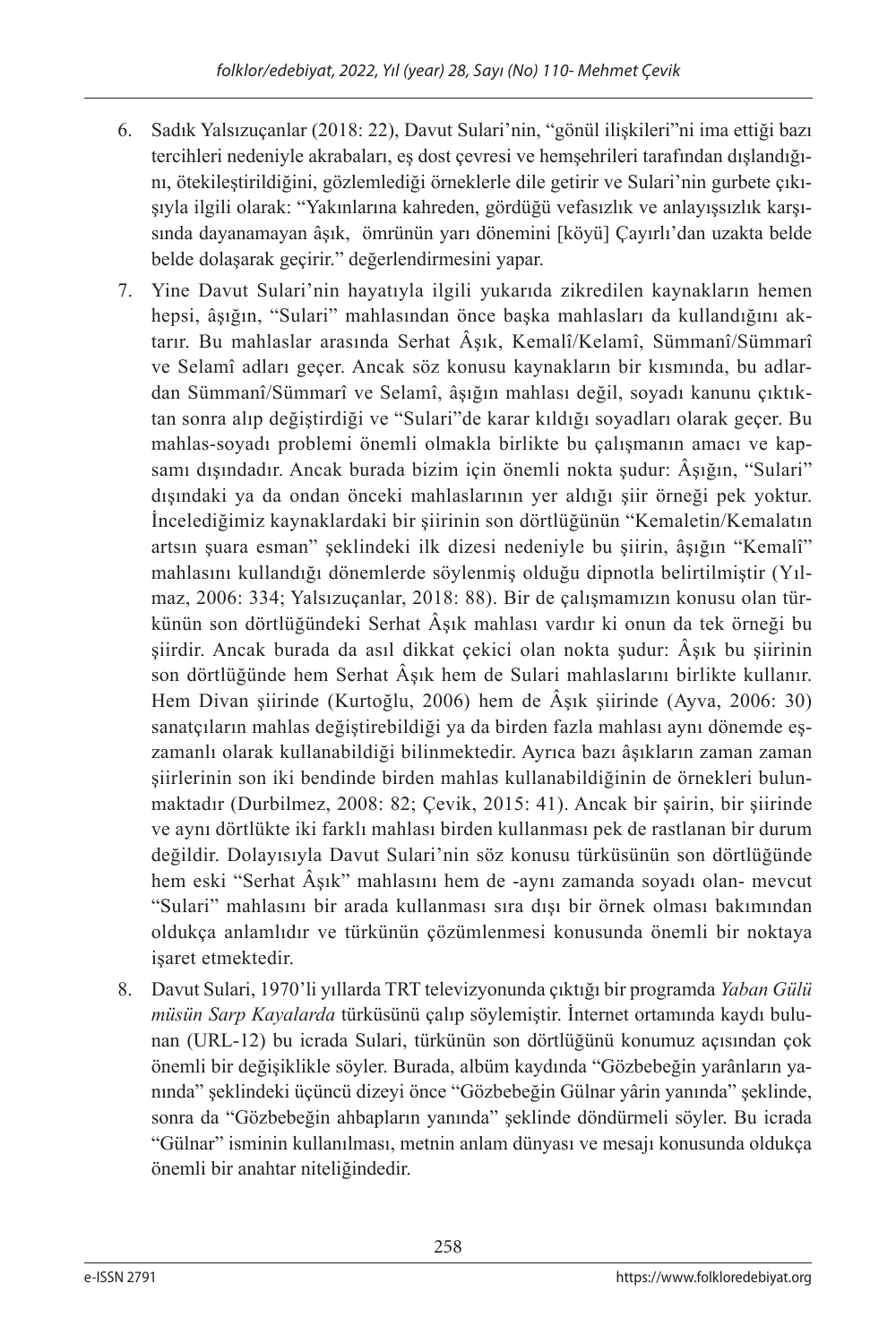## **2.2.3. Tartışma**

Yukarıdaki sekiz maddelik veri seti, öncelikle türkünün asıl metninin netleştirilmesi, sonra da bu metnin çözümlenmesi, bağlam ve anlamının ortaya çıkarılması açısından yeterli düzeyde bilgi içermektedir. Bu veri setine dayanarak türküyle ilgili şu değerlendirmeler yapılabilir: Türkü, TRT kayıtlarında ve bu kayıtlara dayandığı anlaşılan yaygın icralarında, yukarıda da değinildiği gibi âşığın sevdiği, ama aşkına karşılık bulamadığı bir sevgiliye yönelik, "Bak gördün mü, beni değil başkasını tercih ettin ama mutlu olamadın, o nedenle de pişman olursun tabii ki…" mesajına dayalı bir sitem türküsüdür. Ancak belirlediğimiz veri seti, böyle bir anlam ve bağlamın mümkün olmadığını ortaya koymaktadır. Çünkü türkünün metni bir özeleştiri niteliğine sahip görünmektedir. Türkünün bağlantı kısmındaki "Pişman olmuş yataklardadır inler" sözüyle ifade edilen, sevgili değil, âşığın bizzat kendisidir. Muhtemelen, eşinden, çocuklarının annesinden ayrılıp Van'da Gülnar Hanım'la yaşadığı birliktelik, Gülnar Hanım'ın tercihiyle son bulmuş ve böylece âşık, bir bakıma ortada kalmıştır. Türkünün metni böyle bir hikâye ya da arka plan perspektifinden değerlendirildiğinde; bu türkünün, âşığın içinde bulunduğu durumu anlatan bir pişmanlık manzumesi niteliğinde olduğu görülmektedir. Hatta türkünün, ilk ya da ikinci eşi ağzından Sulari'ye hitaben söylendiği de düşünülebilir. Çünkü Sulari, veri setinde aktarıldığı üzere, 1974-1975 döneminde Van'da geçirdiği yaklaşık 1 yıllık sürede eşinden ayrılmış ve burada Gülnar Hanım'la birlikte yaşamıştır. Sulari'nin bu tür tercihleri nedeniyle ailesi ve yakın çevresi tarafından dışlanmış olduğunu yine veri seti ortaya koymaktadır. Gülnar Hanım'dan da ayrıldıktan sonra âşık kendini duygusal anlamda tamamen yalnız hissetmiş ve eşinden ayrılıp Gülnar Hanım'la birlikte olduğu için pişmanlık duymuş olmalıdır.

Türkünün metnine, bu verilerin ışığında bakılacak olursa daha sağlıklı çözümlemeler yapılması da mümkün olacaktır. Ancak öncesinde, türkünün tam ve doğru metnini ortaya koymak gerekir ki bu konuda temel referans âşığın kendi icralarıdır. Bu icra kayıtlarına göre de türkünün tam ve doğru metni şu şekildedir:

> Yaban gülü müsün sarp kayalarda El değmeden solacağın belliydi Ey vefasız derde saldın başını Taştan taşa çalacağın belliydi

Bağlantı:

A güzelim nerde kaldı o günler Pişman olmuş yataklardadır inler

Karaçalı gül olamaz demiştim Üç beş katre sel olamaz demiştim Elin kızı kul olamaz demiştim Melül mahzun kalacağın belliydi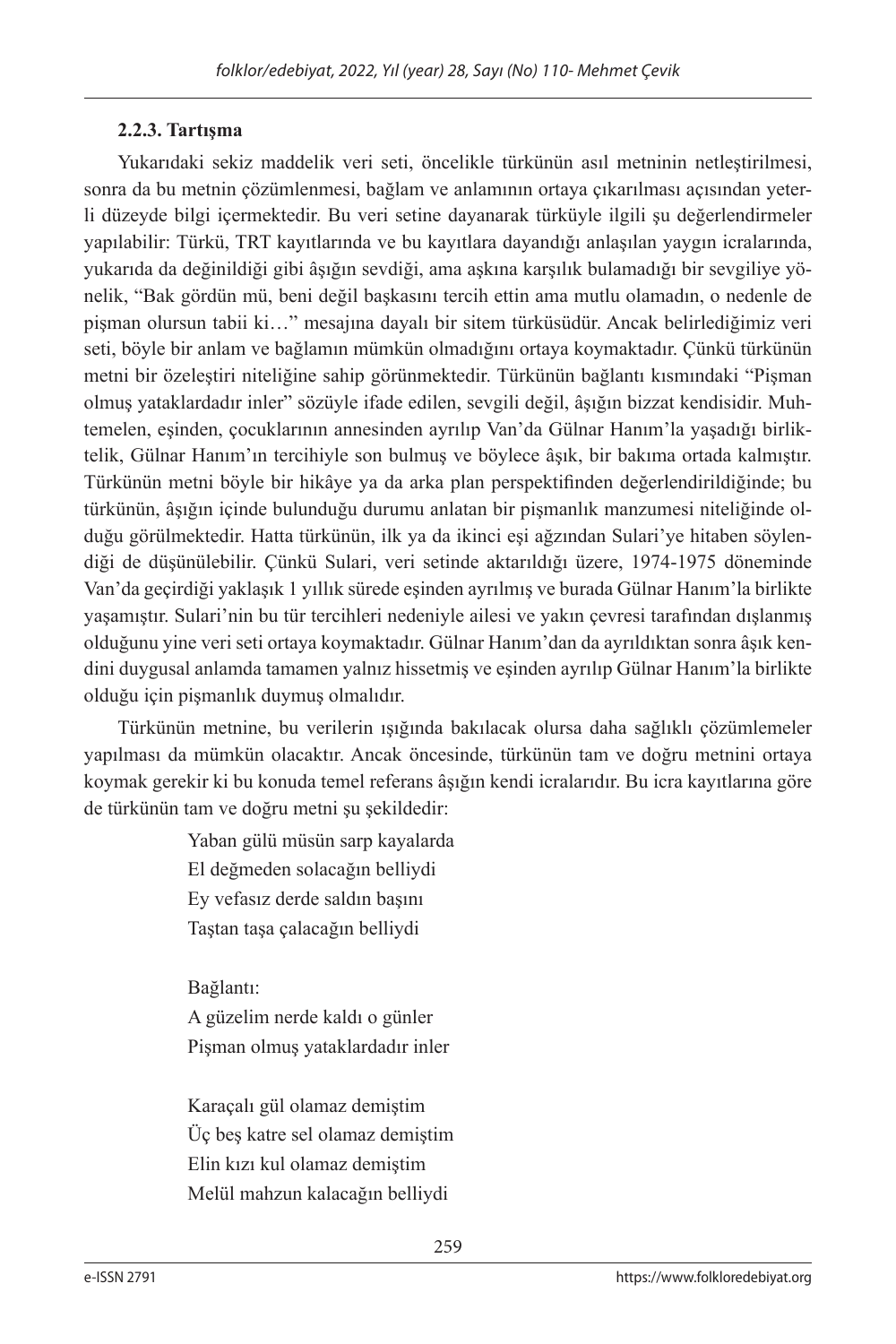Serhat Âşık telin sazın yanında Şah-ı server o albazın yanında Gözbebeğin yarânların yanında Sulari'siz kalacağın belliydi

Âşığın albüm çalışmalarındaki ses kayıtlarının deşifre edilmesiyle oluşturulmuş bu metin, bent bent şu şekilde çözümlenmeye çalışılabilir:

Birinci bent, kullanılan sözcüklerin anlamı açısından oldukça yalın bir görünüme sahip. Ancak buradaki "sarp kayalarda yaban gülü olmak" ve "el değmeden solmak" motifleri, akla ilk başta şunu getirmektedir: Sarp kayalarda yetişmiş bir yaban gülü gibi ulaşılması zor bir sevgili vardır. Kimse bu sevgiliye ulaşamamış ya da ulaşanlara da sevgili karşılık vermemiş, bu nedenle de kimseyle birlikte olamadan, kimseye kavuşamadan bir gül gibi solup gitmiştir. Ancak üçüncü dizedeki "Ey vefasız!" nidası, böyle bir anlam çıkarılamayacağına işaret etmektedir. Çünkü "vefasız", "vefası olmayan, sevgisi çabuk geçen, hakikatsiz" anlamında bir sözcüktür. Dolayısıyla "vefasız" nitelemesi daha önce sevgisi olan birine yöneltilir ki bu durumda "el değmeden yaban gülü gibi solup giden sevgili" ile kastedilen, kimsenin aşkına karşılık vermemiş biri olamaz. Başka bir ifadeyle, burada bahse konu olan sevgili aslında bir dönem seviyorken sonradan sevmekten vazgeçmiş, yani kendisini sevene vefasızlık etmiş biridir. Sulari'nin "resmî" diyebileceğimiz ilk iki eşinin, ondan ayrılmaları, onu bırakmaları, yani ona vefasızlık etmeleri söz konusu değil; aksine, ayrılan ve başka bir kadınla birlikte yaşamaya başlayan Sulari'nin kendisidir. Bu durumda, metnin diğer bentlerindeki parçaları da birleştirince, resmî eşine vefasızlık eden Sulari'nin, belki de eşinin ağzından kendisini eleştirdiği rahatlıkla söylenebilir. O halde buradaki "el değmeden" ifadesini, kimseye yâr olmadan değil de kendisine hiçbir el uzanmadan, hiçbir destek çıkan ya da yardım eden olmadan, yanında kimse olmadan gibi bir anlamda değerlendirmek lazım ki metnin ikinci ve özellikle üçüncü bendi bu anlamı çok net bir şekilde pekiştirmektedir.

Türkünün, her bentten sonra iki kez söylenen iki dizelik bağlantı kısmında pişmanlık, sözcük olarak da açıkça dile getirilmektedir. Âşık bu bağlantıda, bir zamanlar güzel günler yaşayan, ama yaptıkları nedeniyle bu güzellikleri kaybeden ve bu nedenle de pişmanlık duyan bir kişiden söz eder. Bu kişi elbette, türkü boyunca seslenilen kişi, yani yine âşığın kendisidir. Buradaki "nerde kaldı o günler" ifadesi ve pişmanlık duyma hâli, çok net bir şekilde daha önce güzel günler yaşandığını ortaya koymaktadır. O hâlde ilk bentteki "el değmeden solacağın belliydi" ifadesini, belirttiğimiz gibi yorumlamak daha mantıklı olacaktır. El değmemiş derken hiçbir şey yaşanmamış değil; güzel günler yaşanmış, bitmiş, belli ki kendi bitirmiş ki pişmanlık duyuyor bu durumdan âşık.

İkinci bent, anlamın ya da türkünün arka planındaki hikâyenin biraz daha belirginleşmeye başladığı yerdir. Buranın ilk dizesindeki "karaçalı" ifadesi oldukça önemlidir. Çünkü karaçalı, dikenli bir bitkidir ve aynı zamanda iki kişinin arasına girip ilişkiyi bozan kimseyi de ifade eder. Bu bentteki hem "gül" imajı hem de "elin kızı" ifadesi, cinsiyet olarak "kadın"a işaret etmektedir. Dolayısıyla burada bir kadınla erkeğin ilişkisini bozan başka bir kadından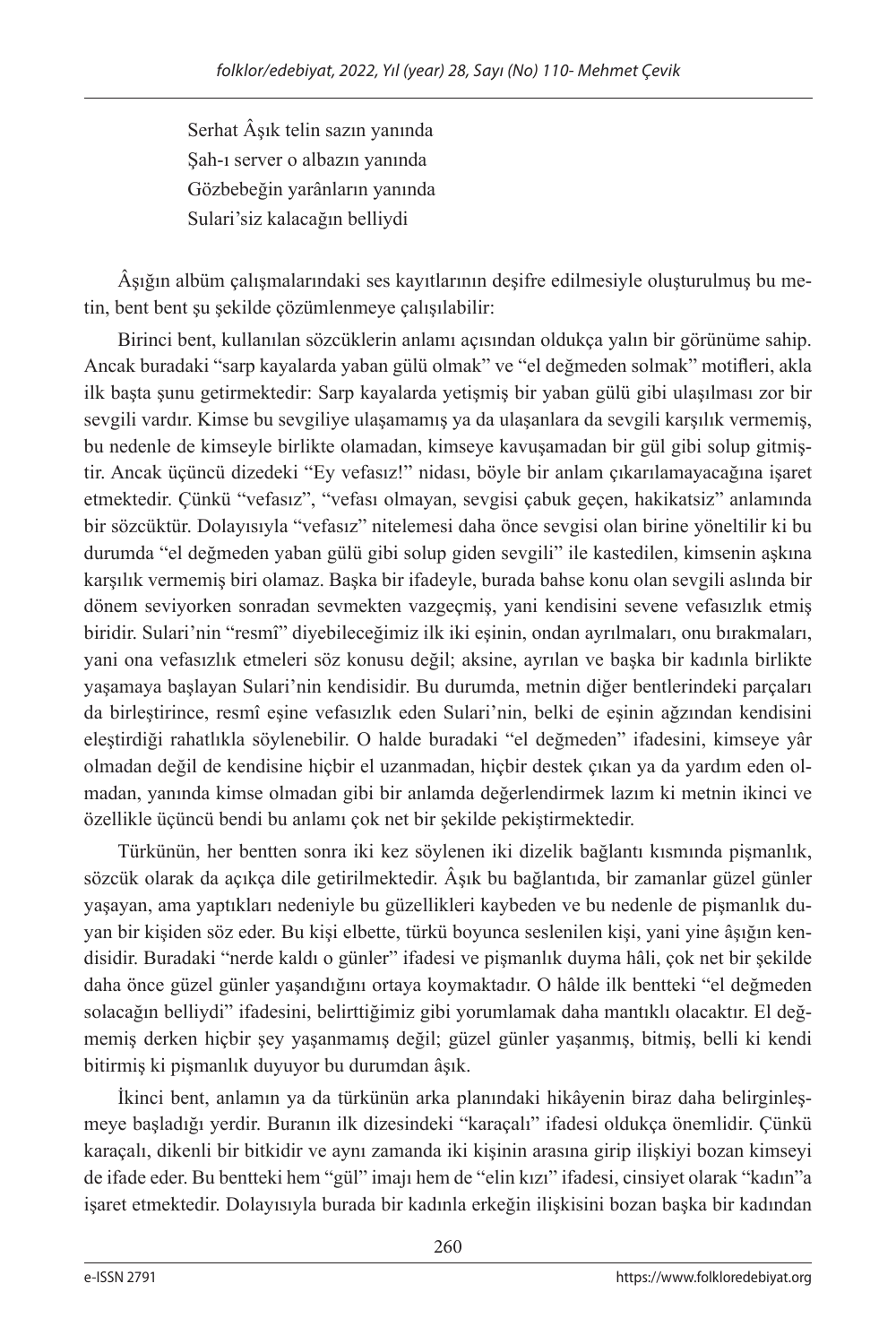söz edilmektedir. Dörtlüğü söyleyen açısından, bu kadın belli ki erkeğin aklını çelmiş biridir. Erkek, bu kadın için önceki ilişkisini sonlandırmış, bu kadına meyletmiş; ancak umduğunu bulamamıştır. Çünkü kadın karaçalı gibidir, iyi niyetli değildir; nasıl ki üç beş katre yani birkaç damla sudan göl oluşmazsa bu "niteliksiz/kötü" kadından da iyi bir insan, iyi bir eş çıkmaz. Nitekim "elin kızı"dır o. Yani, bu ifadeyi kullanan kişi, türkünün muhatabına yakın birisidir ki başka ya da yeni bir kadını "elin kızı" olarak tanımlayabilmektedir. Diğer taraftan bu bentteki "demiştim" ifadeleri de çok önemlidir. Şöyle ki, bu ifadeler, söylenen şeylerin gerçekleştiğini anlatmaktadır. Yani karaçalının gül olamayacağını, üç beş katrenin göl olamayacağını ve elin kızının kul olamayacağını söylemiş ve tüm bu söyledikleri gerçekleşmiştir. Tüm bunlar, yukarıdaki veri seti de göz önünde bulundurulduğunda, türkünün, Sulari'nin eski eşinin ağzından yakıldığını ortaya koymaktadır. Bu bentteki gül olamayan karaçalı, göl olamayan üç beş katre ve kul olamayan elin kızı, Sulari'nin Van'da bir yıl kadar yaşadığı ve yeni eşi olduğu söylenen Gülnar Hanım'dır. Gülnar Hanım'la kısa süren bir birliktelikten sonra "melül mahzun" ortada kalan da Sulari'nin kendisidir. Çünkü memleketteki eşinden ayrılmış, Van'da Gülnar Hanım'la birlikte yaşamaya başlamış ama anlaşılan o ki bir süre sonra Gülnar Hanım'dan da ayrılmış ya da Gülnar Hanım tarafından terk edilmiş ve yukarıdaki veri setinin 6. maddesindeki bilgilerin de işaret ettiği üzere eşi dostu, ailesi tarafından yalnızlık içinde bırakılmıştır.

Üçüncü bendin TRT kayıtlarındaki metni, içerdiği bazı yanlışlıklara bağlı olarak, türkünün bağlam ve anlamıyla ilgili yukarıda sözü edilen yanlış anlamlandırmada önemli rol oynamış gibi görünmektedir. Bu bendin ilk üç dizesinin sonlarındaki "sazım, albazım, ahbaplarım" ile "yanımda" ifadelerindeki birinci teklik iyelik eki "-ım", anlamın tamamen başka bir mecraya kaymasına yol açmaktadır. Metnin bu hâline göre bentte şöyle bir anlam söz konusudur: Kendisine yâr olmayan sevgiliye seslenen âşık, sanki ona, "Sen beni, yani Sulari'yi tercih etmedin; ama bak, benim telim, sazım, eşim dostum, ahbaplarım, herkes yanımda. Oysa sen Sulari'siz, bensiz kaldın. Belliydi bu…" der gibidir. Ancak, tamamen metnin yanlış aktarılmasına bağlı olarak ortaya çıkan böyle bir anlam, metnin doğrusu dikkate alındığında kesinlikle söz konusu olmamaktadır. Davut Sulari'nin ses kayıtlarına göre, öncelikle, ilk üç dizenin sonlarındaki ifade "yanı*m*da" değil "yanı*n*da"dır. Ayrıca burada "yanında" sözcüğü, "beraberinde, yanı başında olmak" anlamında değil, "bir şeyin katında, huzurunda, karşısında olmak" anlamlarındadır. Yani âşık burada, "telin, sazın, albazın, yarânların" katında, onların nazarında Sulari'siz kalmaktan, Sulari'yi kaybetmekten söz etmektedir. Kayıt altına alınmış başka hiçbir şiirinde eski mahlası Serhat Âşık ile sonraki mahlası Sulari'yi bir arada kullanmamış olan âşığın; bu türkünün son bendinde böyle bir kullanımı tercih etmesi oldukça anlamlıdır. "Sulari", âşığın mahlası olmasının yanında soyadıdır da. Serhat Âşık ise eski mahlası. Bu durumda âşık, pişmanlık içindeki âşık, eskiye, geçmişe dönme arzusuyla kendini Serhat Âşık olarak adlandırmakta ve yaptığı hatalar nedeniyle kendisini, kimliğini, Sulari'yi kaybettiğini ifade -hatta bir bakıma itiraf- etmektedir.

Üçüncü ve son bent, metnin hangi şekli dikkate alınırsa alınsın, ilginç bir sözcük kadrosuna sahiptir. Özellikle ikinci dizedeki "albaz" sözcüğü bu anlamda çok dikkat çekicidir. Bu sözcük, ilk bakışta Türkçe "oyun, hile" anlamındaki "al" ile Farsça "oynayan" anlamındaki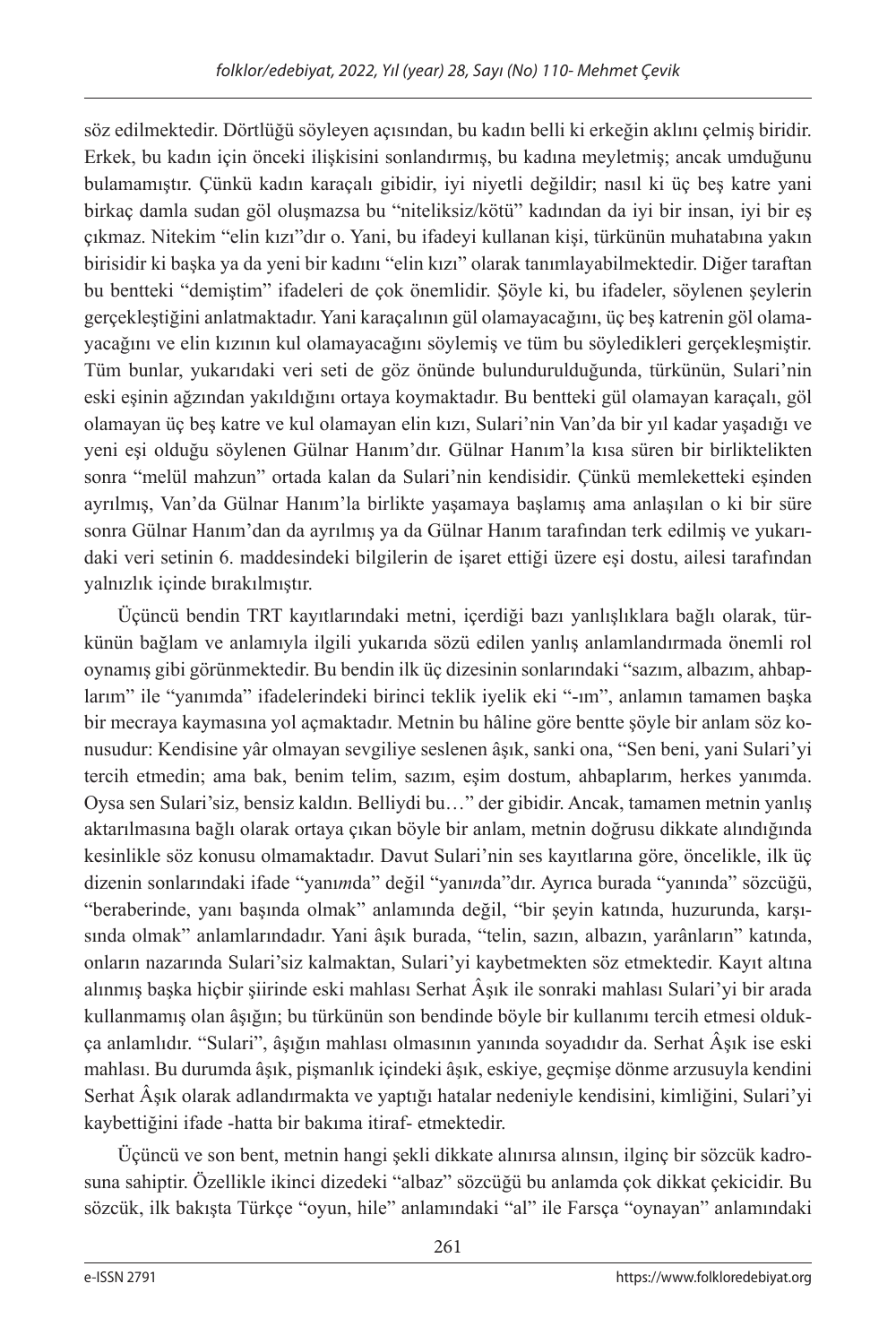"-bâz"ın birleşimiyle oluşmuş ve "hilebaz, düzenbaz" anlamında bir sözcük gibi görünmektedir. Ancak böyle bir anlam, metnin dokusuna uygun değildir. Bu durumda "albaz" sözcüğünü Arapça "şahin" anlamındaki "el-baz" ya da "al-baz" şeklinde düşünmek mümkün olabilir. Böyle düşünüldüğünde albaz yani şahin ile, menkıbelerinde şahin donuna girdiği aktarılan (Aytaş, 2013: 68) Hacı Bektaş-ı Veli'nin kastedildiği söylenebilir. Nitekim aynı dizenin başındaki "şah-ı server" yani öncülerin, liderlerin şahı ifadesiyle Hz. Ali kastedilmektedir. O hâlde, Davut Sulari'nin bu dizede Alevilik-Bektaşilik ekseninde kendi inanç dünyasını dile getirdiği söylenebilir. Bu durumda Sulari, son bentte aslında kimliğinin, kişiliğinin, varlığının temel bileşenlerini sıralamakta ve onların nezdinde kendini kaybetmiş olmanın pişmanlığını dile getirmektedir. Tel, saz yani çalıp söyleme; Hz. Ali ve Hacı Bektaş-ı Veli, yani Aleviliğin ve Bektaşiliğin önemli isimleri ve dolayısıyla Alevilik ve Bektaşilik; son olarak da "gözbebeği" olarak değerlendirilen yarânlar Sulari'nin ismi ve şahsı için önemli değerlerdir. Ancak Sulari, yaptığı hatalar nedeniyle tüm bu değerlerinin nezdinde kendine yabancılaşmış, kendini kaybetmiş, Sulari'siz, kimliksiz, kimsesiz, yapayalnız kalmış olduğunu ve tüm bunlar nedeniyle de pişmanlık içinde bulunduğunu ifade etmek ister gibi görünmektedir. Burada, yukarıdaki veri setinde 8. maddede belirtilen, türkünün TRT televizyonundaki icrasında "Gülnar yârin yanında" ifadesinin kullanılması tüm bu değerlendirmelerimizin haklılık payını oldukça güçlendirmektedir. Bu çerçevede âşık, eşinden ayrılıp Gülnar Hanım'la birlikte yaşamaya başlamış olması nedeniyle sazı sözü, inanç dünyası, kutsal değerleri ve eşi dostu tarafından terk edilmiş, üstelik tüm bunların başına gelmesine neden olan Gülnar Hanım tarafından bile terk edilmiş görünmektedir. Dolayısıyla *Yaban Gülü müsün Sarp Kayalarda* türküsünün metni, âşığın bir tür pişmanlık manzumesi niteliğindedir, denebilir.

## **2.3. Türkünün müziğine dair bulgular ve tartışma**

Bir türkünün müzikal boyutu hakkında söz söyleyebilmek için elbette yeterli bir müzik formasyonuna sahip olmak gerekir. Böyle bir formasyona sahip olmadığımız için türkünün müziğiyle ilgili kesin hükümler içeren ifadeler kullanmamız mümkün değildir. Ancak *Yaban Gülü müsün Sarp Kayalarda* türküsünün müziğiyle ilgili, özellikle müzisyen ve müzikologların dikkatine sunulabilecek bir ayrıntıyı bu bağlamda en azından gündeme getirmenin sakıncası olmasa gerek. Bu çerçevede, çalışmanın başlığındaki "talihsiz bir türkü" yakıştırmasının ardında, türkünün yukarıda değinilen metin, bağlam ve anlam konularındaki yaygınlaşmış hataların yanı sıra müziği ya da bestesinin de daha sonra başka bir türkü için kullanılmış olması da vardır. Şöyle ki, Âşık Mahzuni Şerif'in 1993 yılında çıkan Giden Bahar albümündeki "Çankaya" (URL-13) adlı türkünün ezgisi, Davut Sulari'nin söz konusu türküsüyle aynılık düzeyinde benzerlik sergilemektedir. Bunu, bir müzisyen ya da müzik bilimci olunmasa bile sıradan bir dinleyici olarak fark etmek mümkündür.

*Yaban Gülü müsün Sarp Kayalarda* türküsü ile Çankaya türküsünün bestelerindeki benzerlikten de öte aynılık, Türkiye Musiki Eseri Sahipleri Meslek Birliği (MESAM) kayıtlarında da tescillenmiş gibi görünmektedir. Şöyle ki MESAM belgelerinde 0021178.43 eser numarası ile kayıtlı Çankaya adlı türkünün "söz yazarı" ve "bestecisi" Mahzuni Şerif görünmektedir. Ancak aynı türkü yine MESAM belgelerinde 0029016.29 eser numarası ile başka bir eser ola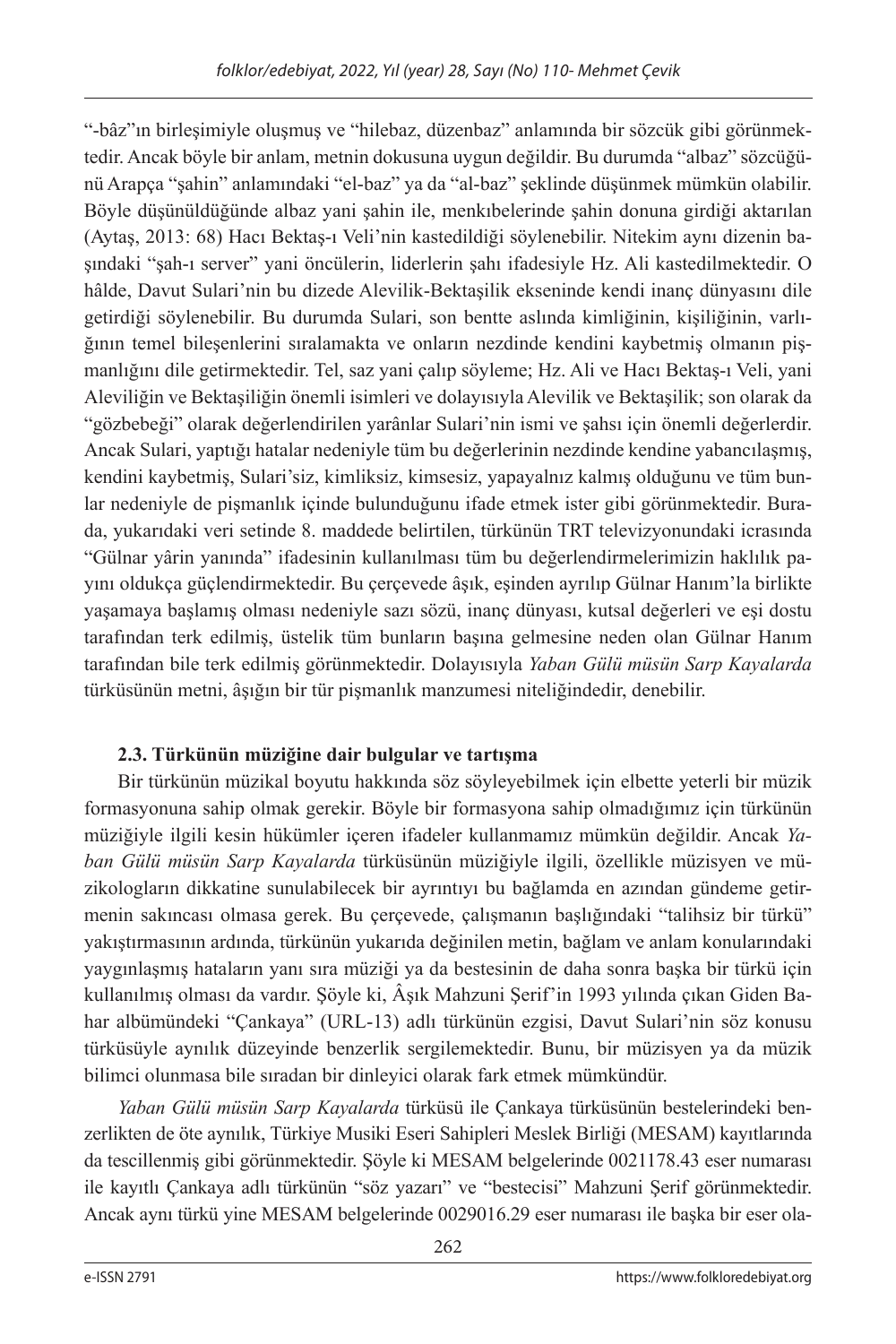rak da kayıtlıdır ve bu kayıtta "söz yazarı" Mahzuni Şerif, "besteci" ise Davut Ağbaba yani Davut Sulari görünmektedir (URL-14). Kayıtlardaki eser numaralarından da anlaşılacağı üzere, Mahzuni'nin türküsü için beste, önce Mahzuni adına, daha sonra da Davut Sulari adına tescillenmiştir. Diğer taraftan, *Yaban Gülü müsün Sarp Kayalarda* türküsünün iki dizelik bağlantı kısmının ilk dizesi "A güzelim nerde kaldı o günler" şeklindedir. Mahzuni'nin Çankaya türküsünde de yine iki dizelik bağlantının ilk dizesi "A güzelim incinmesin Çankaya" şeklindedir. Türkülerin bağlantı kısımlarının başlangıcındaki "A güzelim" ifadeleri ve bu ifadelerin seslendirilmedeki vurgulanışı da iki eser arasındaki ilişki iddiasını güçlendirmektedir.

İki türkü arasındaki söz konusu ilişki, ilk bakışta akla, Mahzuni Şerif'in bu besteyi Sulari'den "aşırmış" olabileceği düşüncesini getirmektedir. Ancak böyle bir iddia ortaya atmak son dönem âşıklık geleneğinin en önemli temsilcilerinden biri olan Mahzuni Şerif'e yönelik "beste hırsızlığı" gibi çok ağır bir ithamda bulunmak anlamına gelecektir. Bu nedenle söz konusu türkülerin ezgi açısından benzerliği ya da aynılığı konusunda genel olarak Sulari-Mahzuni ilişkisi çerçevesinde yaptığımız araştırmalar göstermektedir ki Mahzuni Şerif, âşıklık geleneği bağlamında Davut Sulari'den çok önemli bir düzeyde etkilenmiş ve onu gelenek temsilcisi olarak örnek almıştır. Bu gerçeklik hem bizzat Mahzuni Şerif (1995: 163) tarafından hem de Süleyman Yağız (1999: 12-13) ve Yılmaz Irmak (2013: 43, 57, 196; 2014: 39) gibi çeşitli araştırmacılar tarafından da dile getirilmektedir. Dolayısıyla Mahzuni Şerif'in, Sulari'nin bu ezgisinden etkilenmiş ve bu ezgiyi farkında olmadan kendi ezgisi gibi kullanmış olabileceğini düşünmek çok yerinde olacaktır. Nitekim hem Davut Sulari hem de Mahzuni Şerif'i yakından tanımış bir türkü sanatçısı olan Musa Eroğlu, bu konu özelinde 02.08.2021 tarihinde Ankara'daki evinde gerçekleştirdiğimiz görüşmede şu değerlendirmeleri yapmıştır:

"Mahzuni, birine ait bir besteyi, öyle bile isteye alıp kendi eseriymiş gibi kullanacak bir adam kesinlikle değildir. Ancak şu var: Zaten dikkatli bakarsak görürüz, âşıkların ezgi dünyası çok geniş değildir genel olarak. Çünkü aslolan saz değil sözdür âşıklıkta. O ezgi Mahzuni'nin kulağında kalmıştır bir şekilde, o da kulağında kalan bu ezgiyi fark etmeden kendi bestesi olarak kullanmıştır. Başka türlüsü mümkün değil." (Eroğlu, 2021)

Davut Sulari'den etkilenme konusunda hem Mahzuni'nin kendi ifadeleri, hem çeşitli araştırmacıların tespit ve aktarmaları hem de Musa Eroğlu'nun bu değerlendirmeleri bizi, Davut Sulari'ye ait *Yaban Gülü müsün Sarp Kayalarda* türküsünün bestesini, Mahzuni Şerif'in pek de farkında olmadan kullanmış olabileceğini düşünmeye sevk etmektedir.

## **Sonuç**

Âşık Davut Sulari'ye ait *Yaban Gülü müsün Sarp Kayalarda* türküsünün metni, TRT kayıtlarında ve bu kaydı esas aldığı anlaşılan bazı kaynaklarda çeşitli şekillerde değişikliklerle aktarılmaktadır. Bu değişikliklerin bir kısmı metnin biçim özellikleriyle ilgilidir ve her ne kadar âşığın şairliği hakkında yanlış kanaatlerin oluşmasına neden olacak nitelikte olsalar da bağlam ve anlam konusunda sıkıntı yaratacak düzeyde değillerdir. Örneğin yukarıda da değinildiği üzere ilk bentte "çalacağın" yerine "vuracağın", ikinci bentte de "kul olamaz" yerine "yâr olamaz" ifadelerinin kullanılmış olması bu niteliktedir. Ancak metin üzerinde yapılmış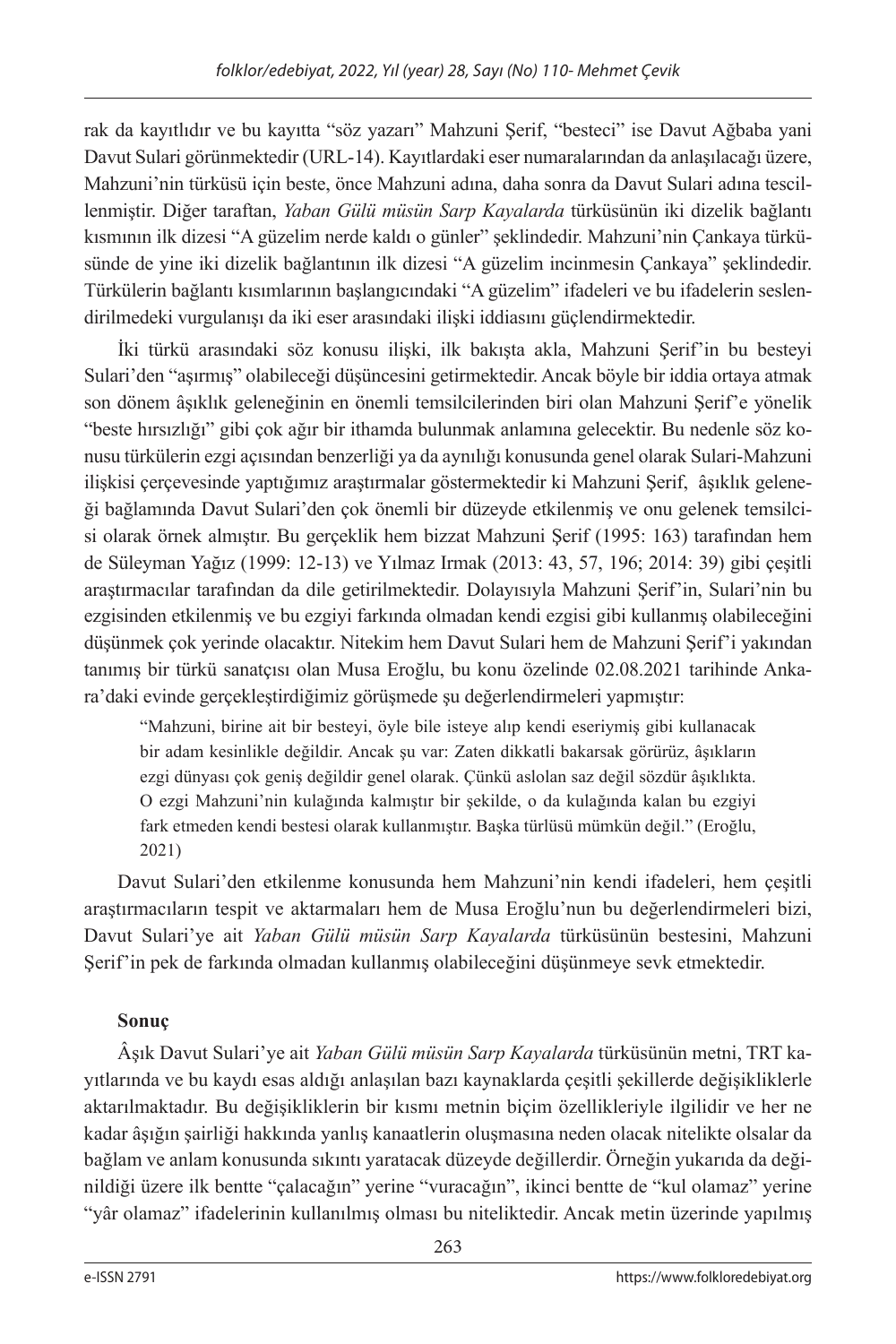bir değişiklik, metnin bağlam ve anlamını tamamen değiştirmektedir. Bu değişiklik, ikinci bendin üçüncü dizesinde "Elin kızı" yerine "Elin oğlu" ifadesinin kullanılmış olmasıdır. Ardından, bu değişiklikle ortaya çıkan anlama paralel olarak, üçüncü bendin ilk üç dizesinde uyak ve redifi oluşturan "sazın/albazın/ahbapların yanında" ifadelerinin; "sazım /albazım ahbaplarım yanımda" şeklinde 1. teklik kişi iyelik ekleriyle aktarılmış olması da anlamla ilgili bu değişimi pekiştirmektedir.

Bu değiştirme, yani "elin kızı" yerine "elin oğlu" deme, öncelikle metnin muhatabını değiştirmiş, ardından da metnin bütünündeki anlamı bambaşka bir boyuta taşımıştır. Mevcut metne göre türkü, âşığa yâr olmamış ama sonrasında pişman olmuş ve yalnız kalmış bir "kadın"a yönelik sitem türküsü niteliğindedir. Oysa buradaki "elin oğlu" yerine âşığın kendi icralarında olduğu gibi "elin kızı" ifadesi düşünüldüğünde metnin muhatabı bir erkek olmaktadır ki o da âşığın kendisidir. Âşığın yaşamıyla ilgili, yukarıda "veri seti" olarak bir araya getirilen çeşitli ayrıntılar ve hem nitel içerik çözümlemesi hem de söylem çözümlemesi ile ulaşılan bulgular da göz önünde bulundurulduğunda, söz konusu türküde Davut Sulari'nin bir kadına değil, kendisine seslendiği; dolayısıyla bu metnin bir âşığın pişmanlık manzumesi niteliğinde olduğu, başka bir ifadeyle özeleştiri niteliği taşıdığı açık bir şekilde görülmektedir. Diğer taraftan metin, yukarıda da söz edildiği üzere, Sulari'nin TRT televizyonundaki icrasında adı geçen Gülnar Hanım'dan önceki eşi ya da eşleri ağzından söylenmiş bir türkü olarak değerlendirilmeye de müsaittir. Yani Sulari'nin bu türküyü, yeni eşinden ayrıldıktan sonra, eski eşinin ağzıyla kendine yönelik bir eleştiri olarak söylemiş olması ihtimali oldukça güçlü görünmektedir.

Türkünün metnindeki bir sözcük değişiminin yol açtığı büyük anlam dönüşümünü fark etmiş olmak, bu türküyü çalışmanın başlığında da ifade edildiği üzere, "talihsiz bir türkü" olarak nitelememize imkân sağlamıştır. Ancak bir de türkünün Davut Sulari'ye ait bestesinin, Âşık Mahzuni Şerif'in Çankaya adlı türküsünde farkında olunmadan ya da yanlışlıkla kullanılmış olduğunu tespit etmiş olmamız, *Yaban Gülü müsün Sarp Kayalarda* türküsünü "talihsiz bir türkü" olarak nitelendirme düşüncemizi pekiştirmiştir.

Sonuç olarak, Âşık Davut Sulari'ye ait *Yaban Gülü müsün Sarp Kayalarda* adlı türkünün, Onur Şan tarafından yapılmış TRT derlemesinde metni, anlamı tamamen başkalaştıran çeşitli değişikliklerle aktarılmış ve bu kaydı esas aldığı anlaşılan çeşitli kaynak ve icracılar da söz konusu değiştirilmiş metnin yaygınlık kazanıp pekişmesine yol açmıştır. Diğer taraftan türkünün bestesi de daha sonra Âşık Mahzuni Şerif tarafından kendi bestesi olarak kayıtlara işlenmiştir. Ancak besteyle ilgili bu hata fark edilmiş olmalı ki MESAM kayıtlarında Mahzuni'nin Çankaya adlı türküsünün söz yazarı ve bestecisi önce Mahzuni Şerif görünürken, aynı türküye dair yeni bir kayıtla besteci olarak "Davut Ağbaba" yani Davut Sulari adı eklenerek hata bir nebze de olsa düzeltilmiştir. MESAM'ın besteyle ilgili gösterdiği bu duyarlığın, arşiv yenileme çalışmaları kapsamında türkünün metni için TRT tarafından da gösterilmesinin, türküyle ilgili anlam karmaşasının giderilmesine önemli katkılar sunacağı rahatlıkla söylenebilir.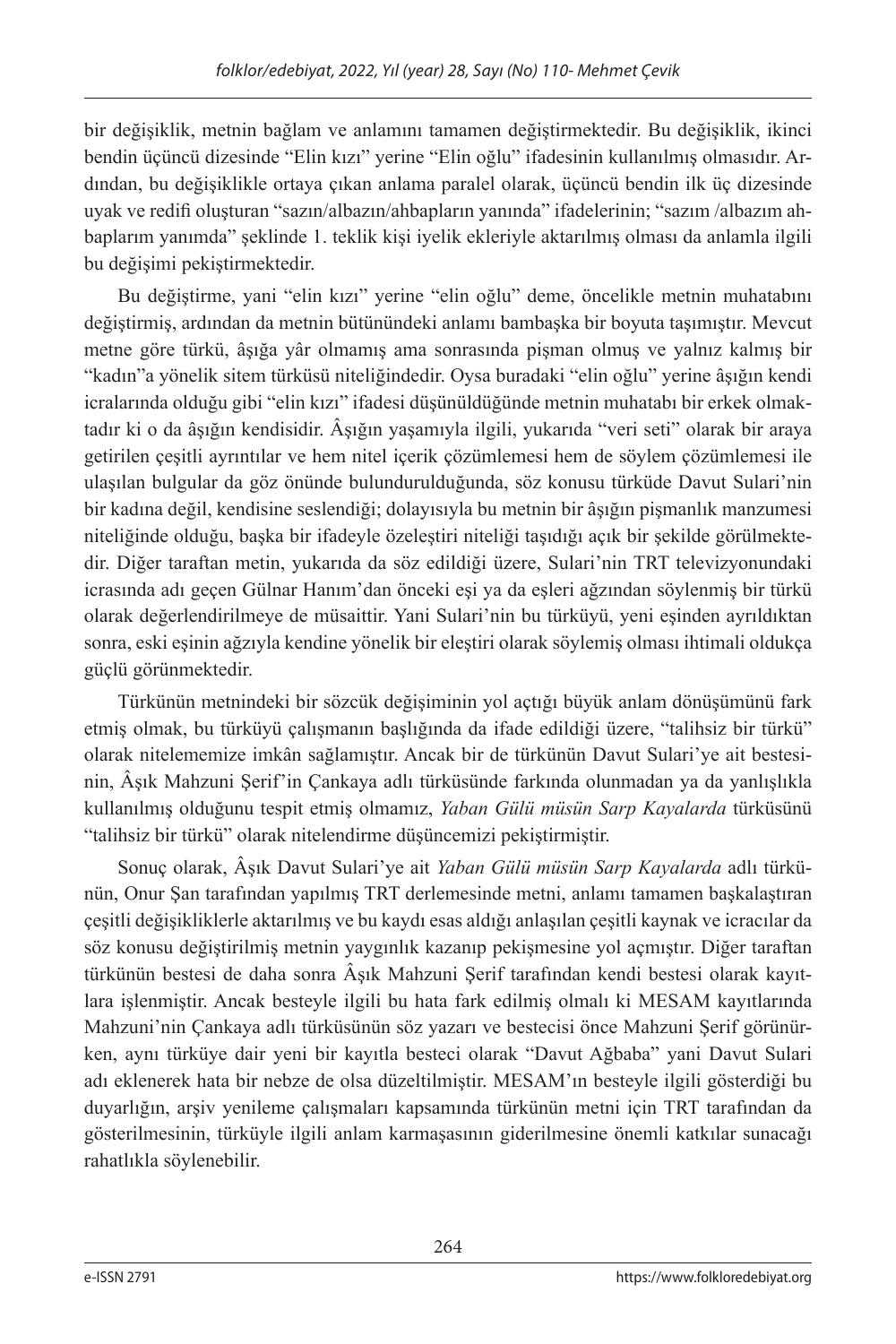#### **Notlar**

- 1 "gayalarda" sözcüğü, aslında türkünün derleme fişi niteliğine sahip kâğıda yazılmış kayıtta "dağlarda" şeklinde yer almaktadır. Bu yanlışlık, türkünün metni dijital ortama aktarılırken düzeltilmiş olmalıdır.
- 2 Tabloda TRT metni esas alınmış ve ilgili sanatçıların icralarındaki söz varlığı bu metinle dize dize karşılaştırılmıştır. Dizede herhangi bir değişiklik yoksa ilgili sanatçıların sütununa "-" işareti konmuş; ancak değişiklik varsa, bu değişikliğin olduğu kısım önce TRT metninde *eğik harflerle* yazılarak gösterilmiş, ardından da ilgili sanatçının sütununda değiştirilmiş/farklı şekli verilmiştir. Kelime başlarındaki k>g dönüşümü gibi fonetik farklılıklar dikkate alınmamıştır.
- 3 Yalsızuçanlar'da buradaki "Taştan" sözcüğü "Aştan" şeklinde kayıtlı, ancak bunun bir dizgi hatası olduğu gayet açıktır.
- 4 Özmen'de metin 3 dörtlükten oluşmakta ve bağlantı kısmı bulunmamaktadır. Yalsızuçanlar'da ise bağlantılar ikişer dize olarak verilmiştir. Sulari'nin kaydında iki dizeden oluşan bağlantı kısmı iki kez söylenmekte ve türkü boyunca hiç değişmemektedir. Bu nedenle iki ve üçüncü bentlerden sonra bağlantı kısımlarının tekrar verilmesine gerek görülmemiştir.

#### **Araştırma ve Yayın Etiği Beyanı**

Bu makale tamamıyla özgün bir araştırma olarak planlanmış, yürütülmüş ve sonuçları ile raporlaştırıldıktan sonra ilgili dergiye gönderilmiştir. Araştırma herhangi bir sempozyum, kongre vb. sunulmamış ya da başka bir dergiye değerlendirilmek üzere gönderilmemiştir.

#### **Research and Publication Ethics Statement**

This is a research article, containing original data, and it has not been previously published or submitted to any other outlet for publication. The authors followed ethical principles and rules during the research process. In the study, informed consent was obtained from the volunteer participants and the privacy of the participants was protected.

#### **Yazarların Makaleye Katkı Oranları**

Bu makaledeki birinci yazar % 100 düzeyinde çalışmanın hazırlanması, veri toplanması, sonuçların yorumlanması ve makalenin yazılması aşamalarına katkı sağlamıştır.

#### **Contribution Rates of Authors to the Article**

The first author in this article contributed to the 100% level of preparation of the study, data collection, interpretation of the results and writing of the article.

#### **Destek Beyanı**

Bu çalışma herhangi bir kurum veya kuruluş tarafından desteklenmemiştir.

#### **Support Statement (Optional)**

There is no conflict of interest between the authors of this article.

#### **Teşekkür (İsteğe bağlı)**

#### **Acknowledgement (Optional)**

#### **Çıkar Beyanı**

Çalışma hazırlanırken; veri toplanması, sonuçların yorumlanması ve makalenin yazılması aşamalarında yazarlar arasında herhangi bir çıkar çatışması durumu söz konusu olmamıştır.

#### **Statement of Interest**

There is no conflict of interest between the authors of this article.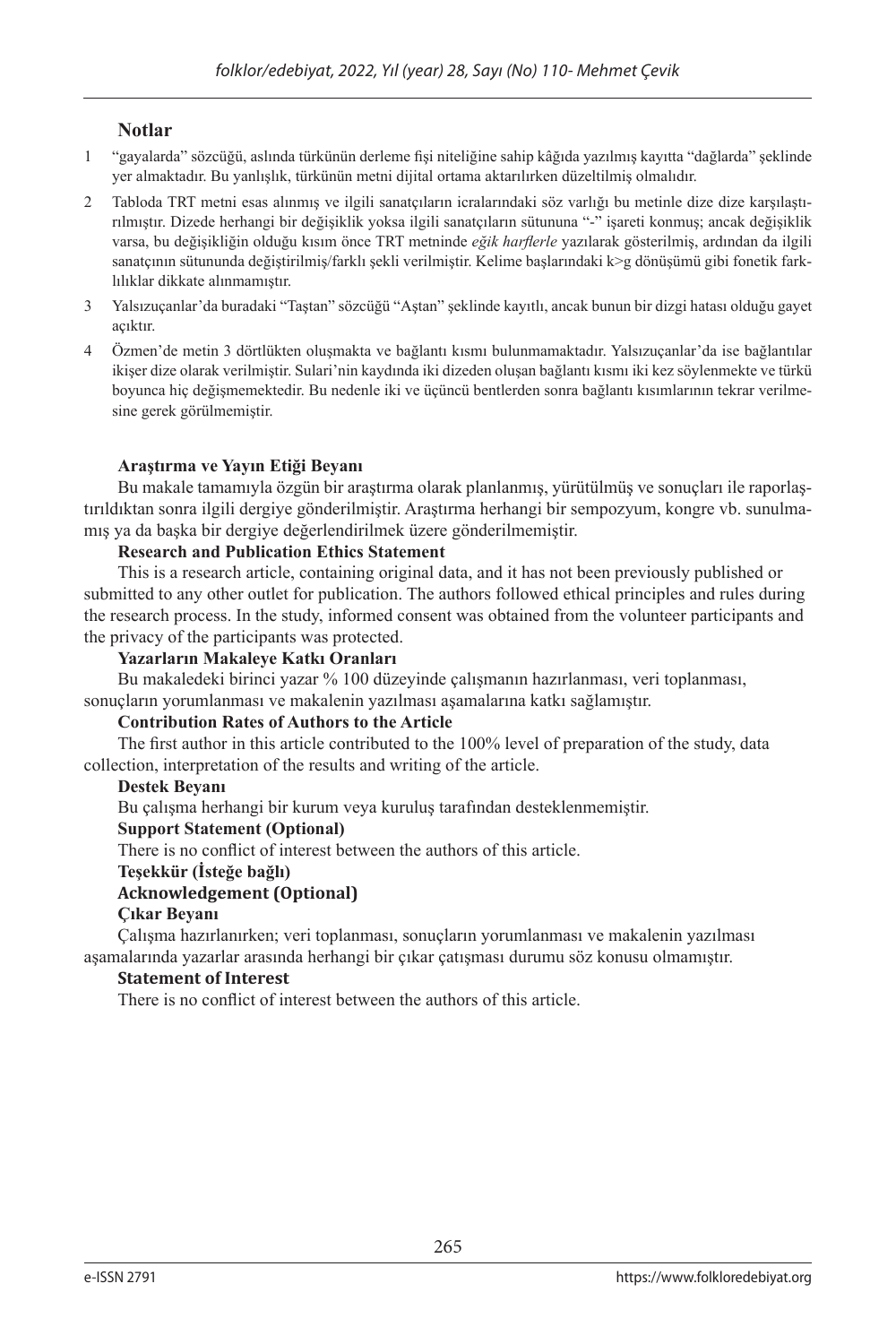#### **Kaynakça**

- Acun, F. (2016). Milli mücadele dönemi türküleri üzerine örnek bir çalışma. *folklor/edebiyat*, *XXII* (87), 85-114.
- Akış, S. (2019). Âşık Davut Sularî'nin bazı eserlerinin güfte ve motif analizi. *Müzik kültürüne dair çeşitli görüşler-II* (H. Yücel- S. T. Oter. Ed.) Eğitim, 109-117.
- Akkiraz, S. (2008). İnsana muhabbet duyalı (Müzik albümü/CD) Akkiraz Müzik.
- Aktaş, Ş. (2009). Edebî metin ve özellikleri. *A.Ü. Türkiyat Araştırmaları Enstitüsü Dergisi*, 39, 187- 200.
- Anakotta, E. (2017). Ideology about post-Indonesia human according to novel Burung-burung Manyar (critical discourse analysis on Y. B. Mangunwijaya work). *The 3rd international Indonesian forum for Asian studies / borderless communities & nations with borders / challenges of globalisation proceeding book*. Gedung Lengkung UII: Yogyakarta, pp. 651-662.
- Arvas, A. (2009). Âşıklar çay evi: Günümüzde Van yöresi âşıklık geleneğini sürdüren bir kahvehane ve bu mekânda kaydedilmiş bir fasıl. *folklor/edebiyat*, *XV* (59), 197-209.
- Arvas, A. (2015). Gezgin bir 'Alevî dedesi': Âşık Davut Sularî. *Türk Kültürü ve Hacı Bektaş Velî Araştırma Dergisi*, 75, 199-209.
- Aytaş, G. (2013). Şahin motifli türkülere epistomolojik bir yaklaşım. *Akademik Kaynak*, *1* (2), 65-75.
- Ayva, A. (2006). Konya âşıklık geleneğinde mahlas alma. *Selçuk Üniversitesi Fen-Edebiyat Fakültesi Edebiyat Dergisi*, 16, 23-33.
- Bailey, K. D. (1994). *Methods of social research*. The Free Press.
- Barker, C. and Galasinski, D. (2001). *Culturel studies and discourse analysis*. SAGE.
- Bektaş, H. (2021). Dört şiir dört farklı Sularî. *Motif Akademi Halkbilimi Dergisi*, *XIV* (33), 94-106.
- Coşkun, T. (2012). Âşık Davut Sulari'nin âşıklık geleneğindeki önemi ve TRT repertuvarı dışındaki 11 eserinin müzikal analizi [Yayımlanmamış yüksek lisans tezi]. İstanbul Haliç Üniversitesi Sosyal Bilimler Enstitüsü.
- Çevik, M. (2015). *Narmanlı Âşık Hulusî/Yaşamı-sanatı-şiirleri*. Ürün.
- Dinç, M. (2020). Türkülerin başına gelenler: Politik-ideolojik sebeplerle değiştirilen türküler üzerine. *folklor/edebiyat*, *26* (3), 483-508.
- Dönmez, B. M. (2010). Törensel (cem) ve dünyasal Türk halk müziği performansı içinde âşıklık geleneğinin konumu. C*.Ü. Sosyal Bilimler Dergisi*, Mayıs, *XXXIV* (1), 33-37.
- Durbilmez, B. (2008). Âşık edebiyatı araştırmaları-Taşpınarlı halk şairleri. Ürün.
- Duygulu, M. (2000). Âşık Davut Sularî. FRS.
- Eroğlu, M. (2021). Musa Eroğlu ile Davut Sulari-Mahzuni Şerif ilişkisi hakkında özel görüşme. 02.08.2021, Ankara.
- Fairclough, N. (1995). *Critical discourse analysis: The critical study of language*. Longman.
- Gökalp, M. (1953). Tercanlı Âşık Davut Sularî. *Türk Folklor Araştırmaları*, *II* (45), 713-714.
- Gökalp, M. (1996). Davut Sulâri'yi unutmadık. *folklor/edebiyat*, (8), 138-141.
- Halıcı, F. (1992). *Âşıklık geleneği ve günümüz halk şairleri-Güldeste*. Atatürk Kültür, Dil ve Tarih Yüksek Kurumu Atatürk Kültür Merkezi.
- Irmak, Y. (2013). *Folklorun beş işlevine göre Âşık Mahzuni Şerif'in şiirleri* [Yayımlanmamış doktora tezi]. Samsun Ondokuz Mayıs Üniversitesi Sosyal Bilimler Enstitüsü.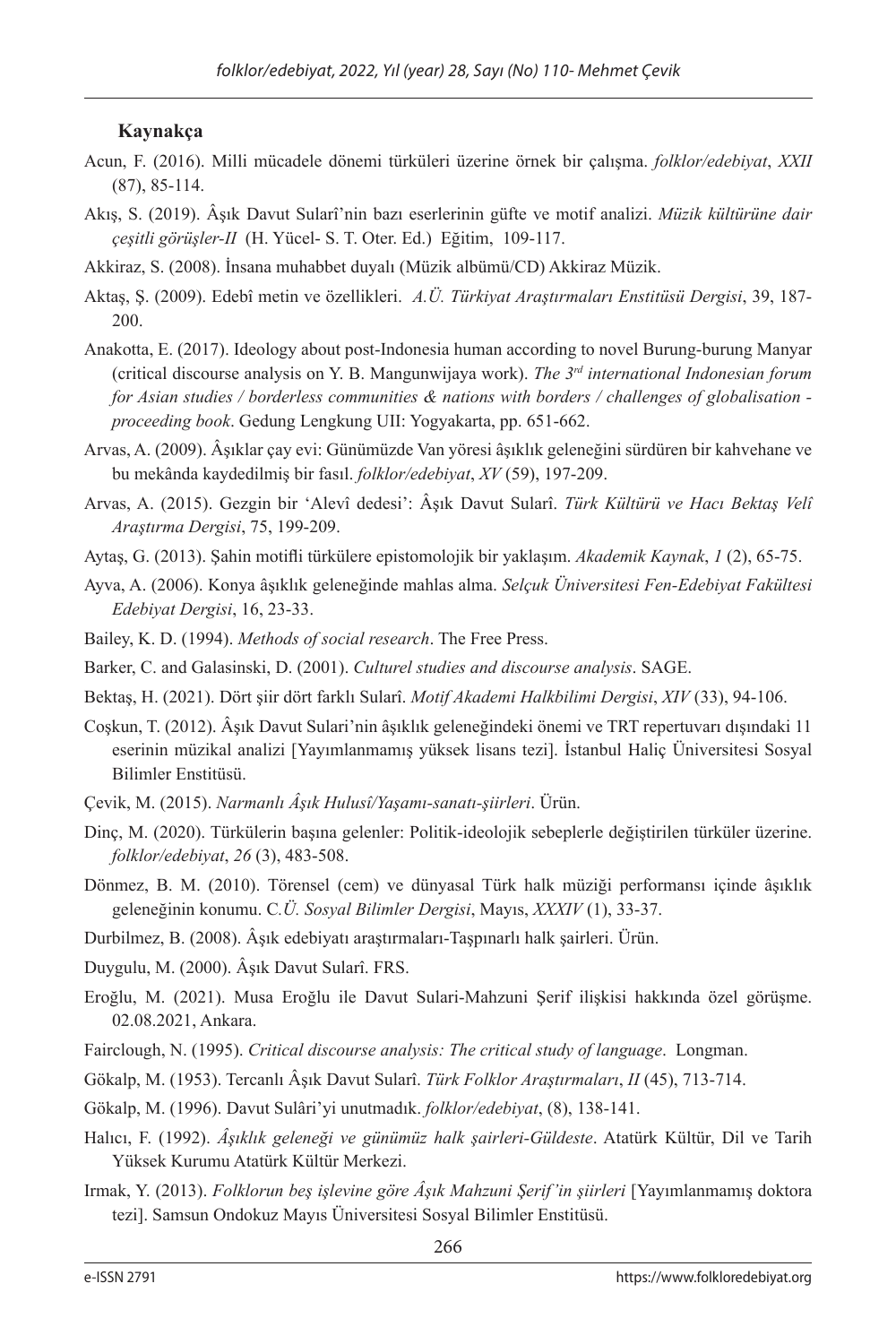- Irmak, Y. (2014). Âşık Mahzuni Şerif'in şiirlerinde milli birlik ve beraberlik işlevi. *Studies of the Ottoman Domain*, *IV* (7), 37-58.
- İnal, M. A. (1996). *Haberi okumak*. Temuçin.
- İvgin, H. (1985). Âşık Davut Sulari. *Türk Folkloru Araştırmaları*, 1985/2, 138.
- Jupp V. (2006). *The sage dictionary of social research methods*. SAGE.
- Kaya, D. (2015). Davut Sularî'nin edebî kişiliği. *Hasan Nedim Şahhüseyinoğlu'na armağan*. Ürün, 207-214.
- Kurtoğlu, O. (2006). Divan şiirinde mahlas değiştiren ve birden fazla mahlas kullanan şairler. *bilig*, 38, 71-91.
- Mahzuni Şerif. (1995). *Dolunaya tül düştü*. Ürün.

Marshall, G. (2003). *Sosyoloji sözlüğü* (O. Akınhay-D. Kömürcü, Çev.) Bilim ve Sanat.

- Mayring, P. (2000). *Nitel sosyal araştırmaya giriş* (A. Gümüş-M. S. Durgun, Çev.) Baki.
- Moran, B. (2002). *Edebiyat kuramları ve eleştiri*. İletişim.
- Nasrattınoğlu, İ. Ü. (*1987, 5-7 Kasım*). Âşıklık geleneğinin bütün geleneklerini yerine getirebilen Fırat havzalı Âşık Davut Sularî. *Fırat Havzası II. Folklor ve Etnografya Sempozyumu bildiri kitabı (*1989). Fırat Üniversitesi, 207-223.
- Orhan, C. (t.y.). İlmek. (Müzik albümü/CD) İstanbul: Özdemir Plak.
- Özdemir, E. (2020). Âşıklık geleneği, âşık müziği ve Alevilik. *Uluslararası Halkbilimi Araştırmaları Dergisi*, *III* (4), 194-215.
- Punch, K. F. (2005). *Sosyal araştırmalara giriş-Nicel ve nitel yaklaşımlar* (D. Bayrak-H. B. Arslan- Z. Akyüz, Çev.) Siyasal.
- Sularî, D. (1988). Üç telli turnam. (müzik albümü/kaset) İstanbul: Harika Kasetçilik.
- Sularî, D. (1999). *Bugün bayram günü derler* (Müzik albümü/CD) İstanbul: Kalan Müzik.
- Tekin, İ. (2011). Son gezgin âşık Davut Sulari ve müziği. *SAÜ Fen Edebiyat Dergisi*, *XIII* (2), 141-162.
- Tekin, İ. (2013). *Âşık Davut Sulari'nin sanatı ve eserlerinin müzikal analizi* [Yayımlanmamış yüksek lisans tezi]. Sakarya Üniversitesi Sosyal Bilimler Enstitüsü

Yağız, S. (1999). *İşte bizim Mahzuni*. Hasat.

- Yalsızuçanlar, S. (2018). *Efendiler bağı/Davut Sulari-Yaşamı/Şiirleri*. Mevsimler Kitap.
- Yıldırım, A. (2016). Türkü sözlerindeki problemlere dair. *folklor/edebiyat*, *XXII* (85), 65-78.
- Yılmaz, G. (2006). *Davut Sularî ve ozanlık geleneği içindeki yeri* [Yayımlanmamış yüksek lisans tezi]. Gazi Üniversitesi Sosyal Bilimler Enstitüsü.

#### **Elektronik kaynaklar:**

- URL-1: https://www.repertukul.com/ETIR-SACIR-GUL-CICEK-Arzu-Gizim-3482 (Erişim tarihi: 05.07.2021)
- URL-2: https://www.repertukul.com/SU-KAVAK-MESE-KAVAK-2830 (Erişim tarihi: 05.07.2021)
- URL-3: http://www.turkuvesozleri.com/yaban-gulu-musun-sarp-gayalarda/ (Erişim tarihi: 05.07.2021)
- URL-4: http://www.turkuler.com/sozler/turku\_yaban\_gulu\_musun\_sarp\_gayalarda.html (Erişim tarihi: 05.07.2021)